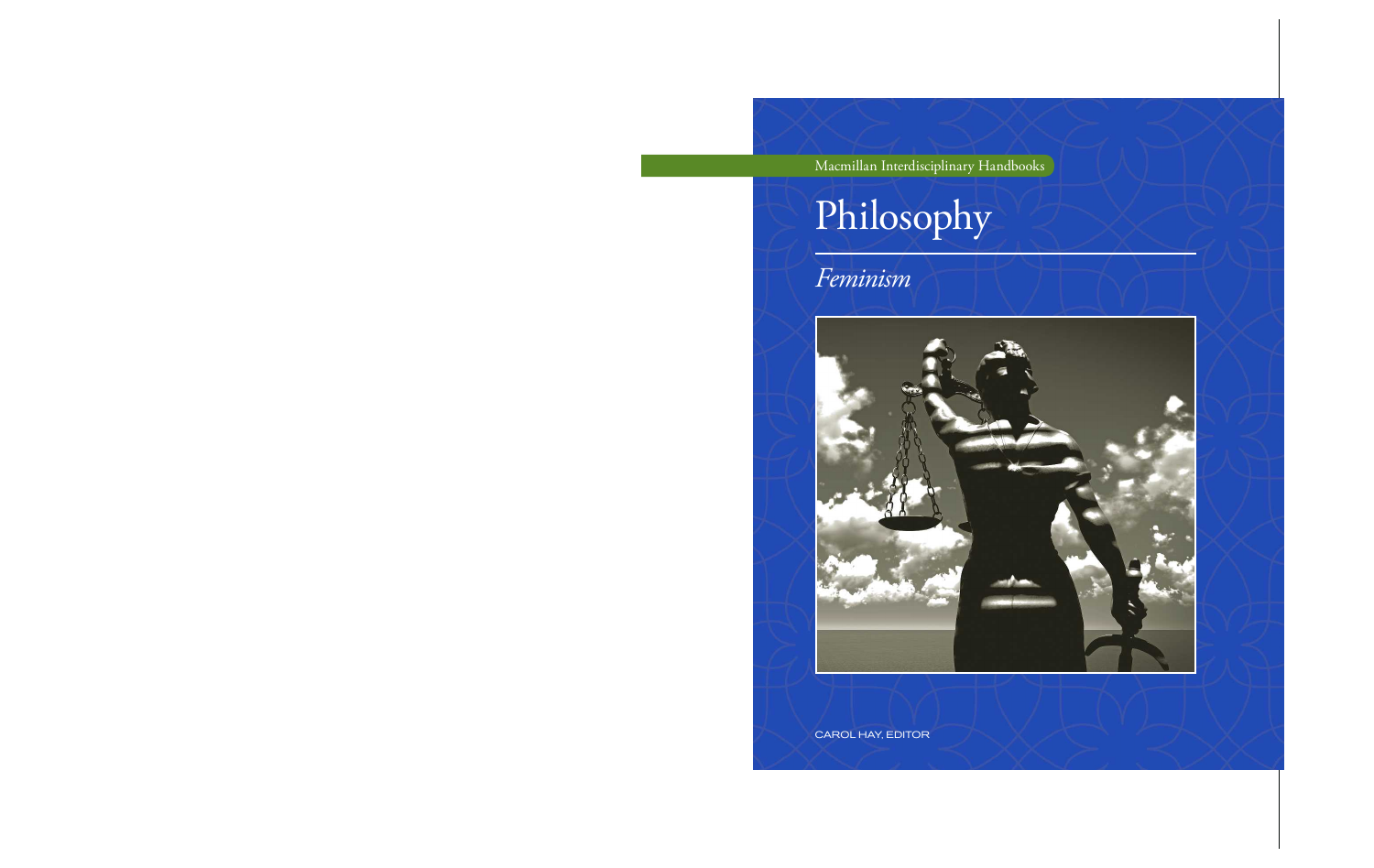Macmillan Interdisciplinary Handbooks

# Philosophy

## Feminism

Carol Hay EDITOR

> MACMILLAN REFERENCE USA A part of Gale, Cengage Learning



Farmington Hills, Mich • San Francisco • New York • Waterville, Maine<br>Meriden, Conn • Mason, Ohio • Chicago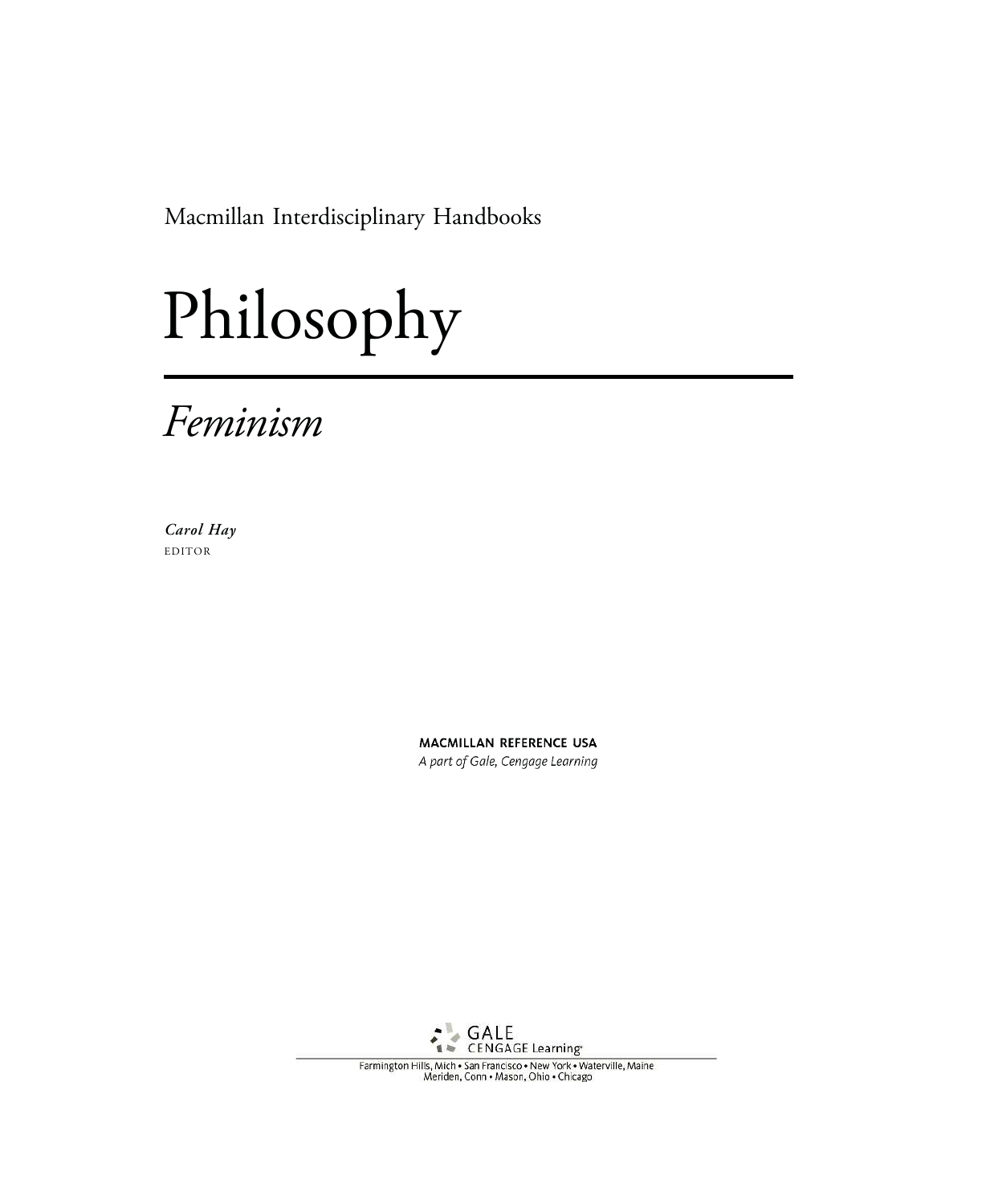

#### Philosophy: Feminism

Carol Hay, Editor in Chief

Carol A. Schwartz, Project Editor Hélène Potter, Associate Publisher Kristine Julien, Graphic Design Specialist

© 2017 Macmillan Reference USA, a part of Gale, a Cengage Company.

ALL RIGHTS RESERVED. No part of this work covered by the copyright herein may be reproduced or distributed in any form or by any means, except as permitted by U.S. copyright law, without the prior written permission of the copyright owner.

For product information and technology assistance, contact us at Gale Customer Support, 1-800-877-4253. For permission to use material from this text or product, submit all requests online at www.cengage.com/permissions. Further permissions questions can be emailed to permissionrequest@cengage.com.

Cover art: DariosStudio / Alamy Stock Photo.

While every effort has been made to ensure the reliability of the information presented in this publication, Gale, a part of Cengage Learning, does not guarantee the accuracy of the data contained herein. Gale accepts no payment for listing; and inclusion in the publication of any organization, agency, institution, publication, service, or individual does not imply endorsement of the editors or publisher. Errors brought to the attention of the publisher and verified to the satisfaction of the publisher will be corrected in future editions.

LIBRARY OF CONGRESS CATALOGING-IN-PUBLICATION DATA

Name: Hay, Carol, 1977- editor. Title: Philosophy : feminism / Carol Hay, editor. Description: Farmington Hills, Mich. : Macmillan Reference USA, a part of Gale, Cengage Learning, 2017. | Series: Macmillan interdisciplinary handbooks | Includes bibliographical references and index. Identifiers: LCCN 2017002191 | ISBN 9780028663340 (hardcover) | ISBN 9780028663432 (ebook) Subjects: LCSH: Feminist theory. | Feminism. Classification: LCC HQ1190 .P5195 2017 | DDC 305.4201--dc23 LC record available at https://lccn.loc.gov/2017002191

Gale, a part of Cengage Learning 27500 Drake Rd. Farmington Hills, MI 48331-3535

ISBN 978-0-02-866334-0 (this volume) ISBN 978-0-02-866331-9 (Macmillan Interdisciplinary Handbooks: Philosophy set)

This title is also available as an e-book.

ISBN 978-0-02-866343-2 (this volume) ISBN 978-0-02-866340-1 (Macmillan Interdisciplinary Handbooks: Philosophy set) Contact your Gale sales representative for ordering information.

Printed in Mexico 123456721 20 19 18 17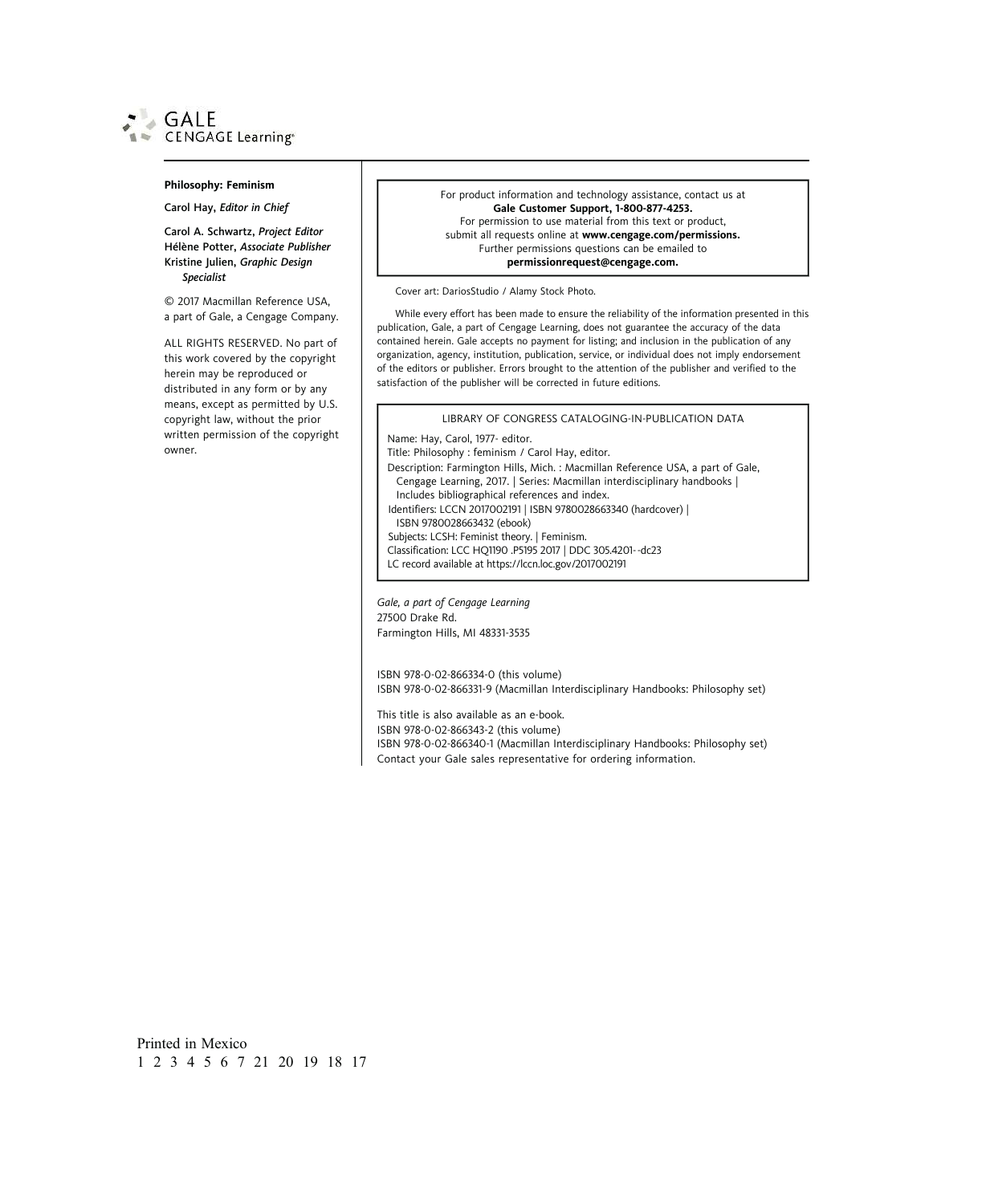### Contents

| Preface to Series<br>xi                                                                                                                                                       |  |
|-------------------------------------------------------------------------------------------------------------------------------------------------------------------------------|--|
| Introduction<br>xiii                                                                                                                                                          |  |
| <b>PART ONE: A HISTORICAL INTRODUCTION</b>                                                                                                                                    |  |
| Judy D. Whipps<br>Professor, Departments of Liberal Studies and Philosophy<br>Grand Valley State University, MI                                                               |  |
| PART TWO: CENTRAL THEORETICAL CONCEPTS OF FEMINIST PHILOSOPHY                                                                                                                 |  |
| Daniel Silvermint<br>Assistant Professor, Philosophy & Women's, Gender, and Sexuality Studies<br>University of Connecticut, Storrs                                            |  |
| Lori Watson<br>Professor of Philosophy<br>University of San Diego, CA                                                                                                         |  |
| Chapter 4: Feminist Perspectives on Power, Domination, and Exploitation  101<br>Julinna Oxley<br>Associate Professor of Philosophy<br>Coastal Carolina University, Conway, SC |  |
| Chapter 5: Intersectionality: Locating and Critiquing Internal Structures<br>Grayson Hunt<br>Assistant Professor of Philosophy<br>Western Kentucky University, Bowling Green  |  |
| PART THREE: SUBFIELDS OF FEMINIST PHILOSOPHY                                                                                                                                  |  |
|                                                                                                                                                                               |  |
| Susanne Sreedhar<br>Associate Professor, Department of Philosophy<br>Boston University, MA                                                                                    |  |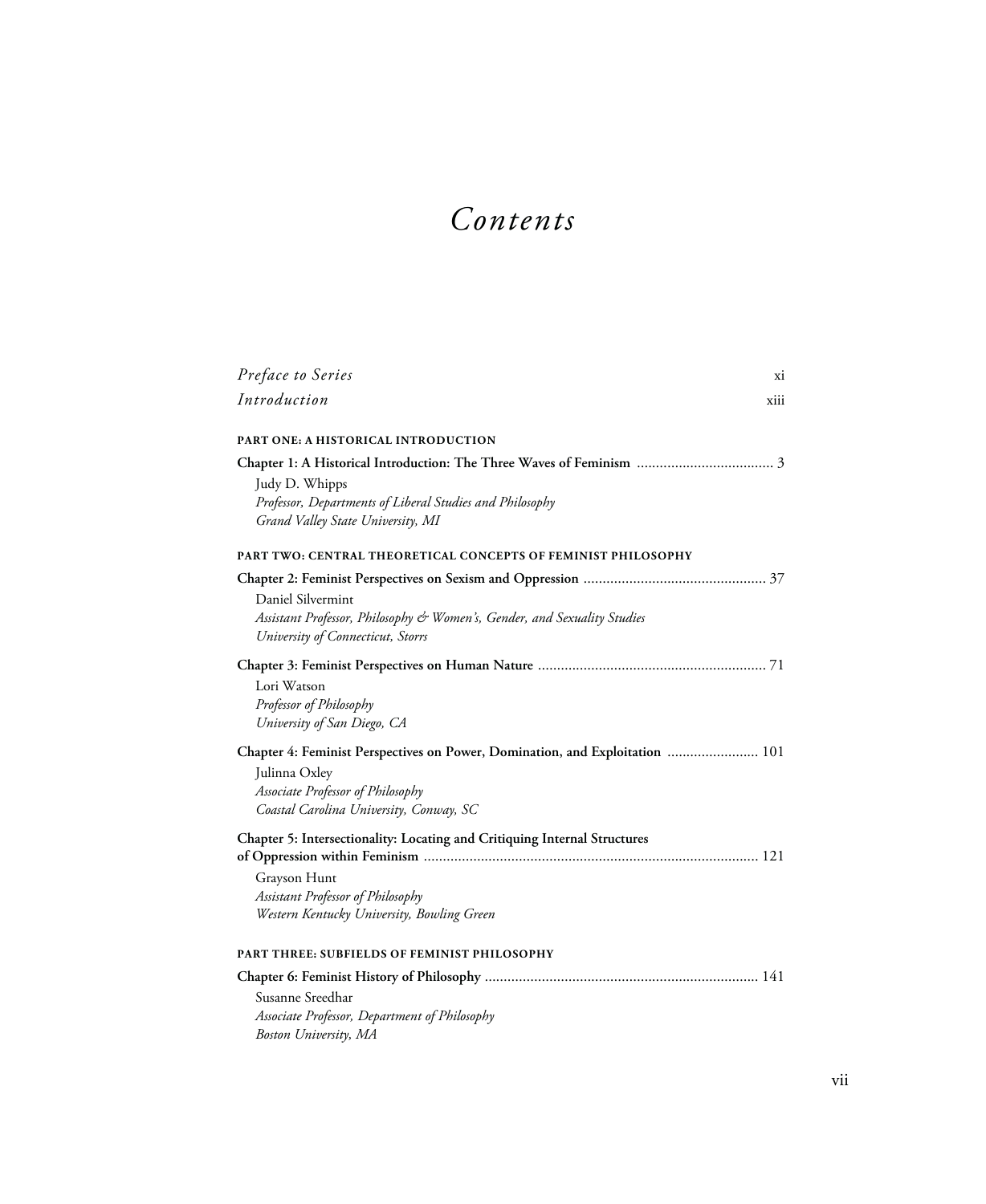| Nancy Arden McHugh<br>Professor and Chair, Department of Philosophy<br>Wittenberg University, Springfield, OH                                                                                              |
|------------------------------------------------------------------------------------------------------------------------------------------------------------------------------------------------------------|
|                                                                                                                                                                                                            |
| Sarah Clark Miller<br>Associate Professor, Department of Philosophy and Women's, Gender, and Sexuality Studies<br>Pennsylvania State University, State College                                             |
|                                                                                                                                                                                                            |
| Elizabeth Edenberg<br>Postdoctoral Fellow, Kennedy Institute of Ethics<br>Georgetown University, Washington, DC<br>Emily McGill-Rutherford<br>Assistant Professor of Philosophy<br>Keene State College, NH |
|                                                                                                                                                                                                            |
| E. Díaz-León<br>Ramon y Cajal Researcher, Department of Philosophy<br>University of Barcelona, Spain                                                                                                       |
|                                                                                                                                                                                                            |
| Celia Bardwell-Jones<br>Associate Professor, Department of Philosophy<br>University of Hawai'i at Hilo                                                                                                     |
|                                                                                                                                                                                                            |
| Joel Michael Reynolds<br>Rice Family Postdoctoral Fellow in Bioethics and the Humanities<br>The Hastings Center, Garrison, NY<br>Anita Silvers                                                             |
| Professor and Chair, Department of Philosophy<br>San Francisco State University, CA                                                                                                                        |
| Chapter 13: Feminist Perspectives on Reproduction and the Family  317                                                                                                                                      |
| Alice MacLachlan<br>Associate Professor of Philosophy<br>York University, Toronto, ON, Canada                                                                                                              |
|                                                                                                                                                                                                            |
| Maren Behrensen<br>Postdoctoral Research Assistant                                                                                                                                                         |
| Institute for Christian Social Ethics (Institut für Christliche Sozialwissenschaften),<br>University of Münster (Westfälische Wilhelms-Universität), Germany                                               |
|                                                                                                                                                                                                            |
| Elizabeth Burns<br>Department of Philosophy<br>Heythrop College, University of London, UK                                                                                                                  |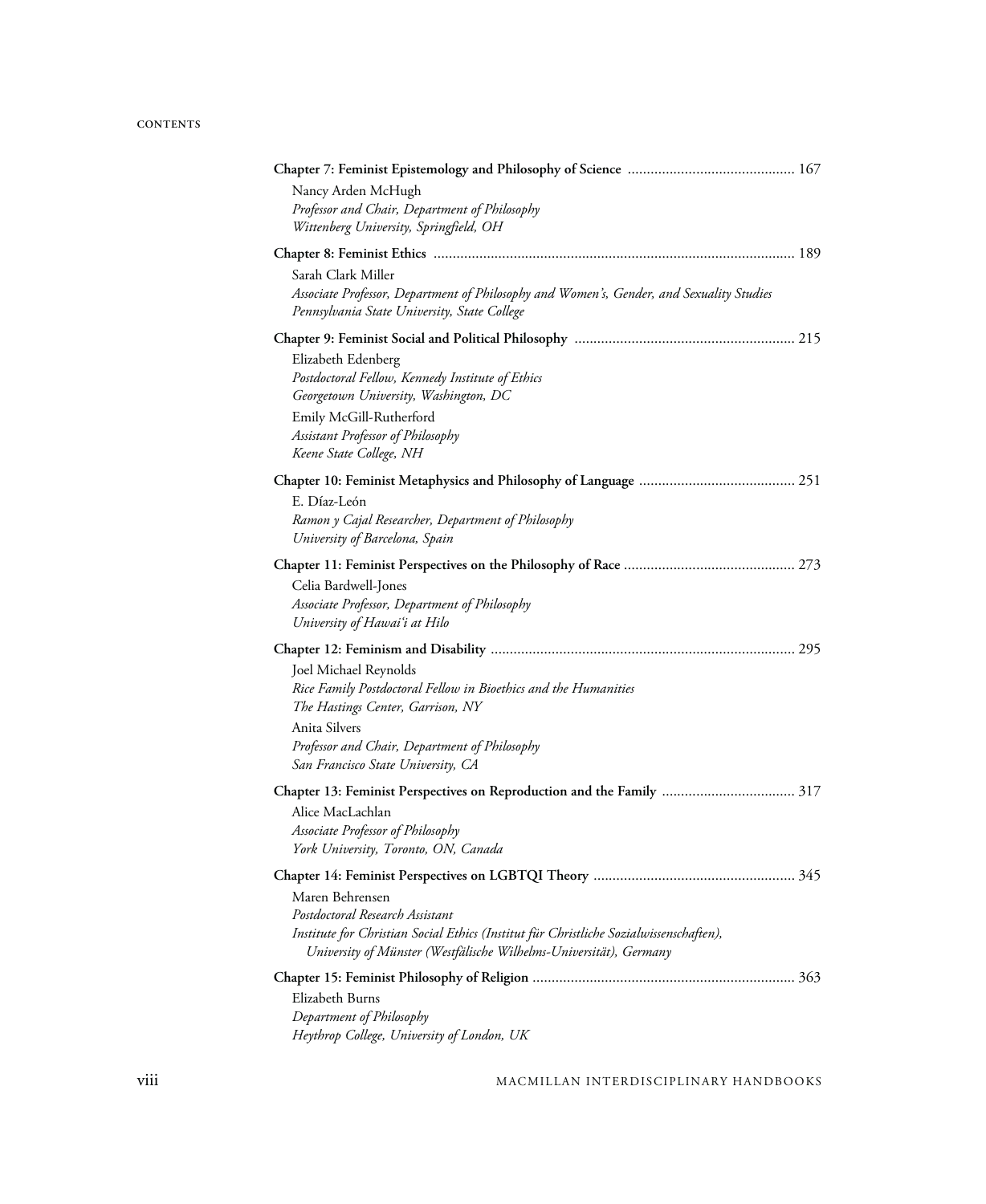| Erin McKenna                 |  |
|------------------------------|--|
| Professor of Philosophy      |  |
| University of Oregon, Eugene |  |
|                              |  |
|                              |  |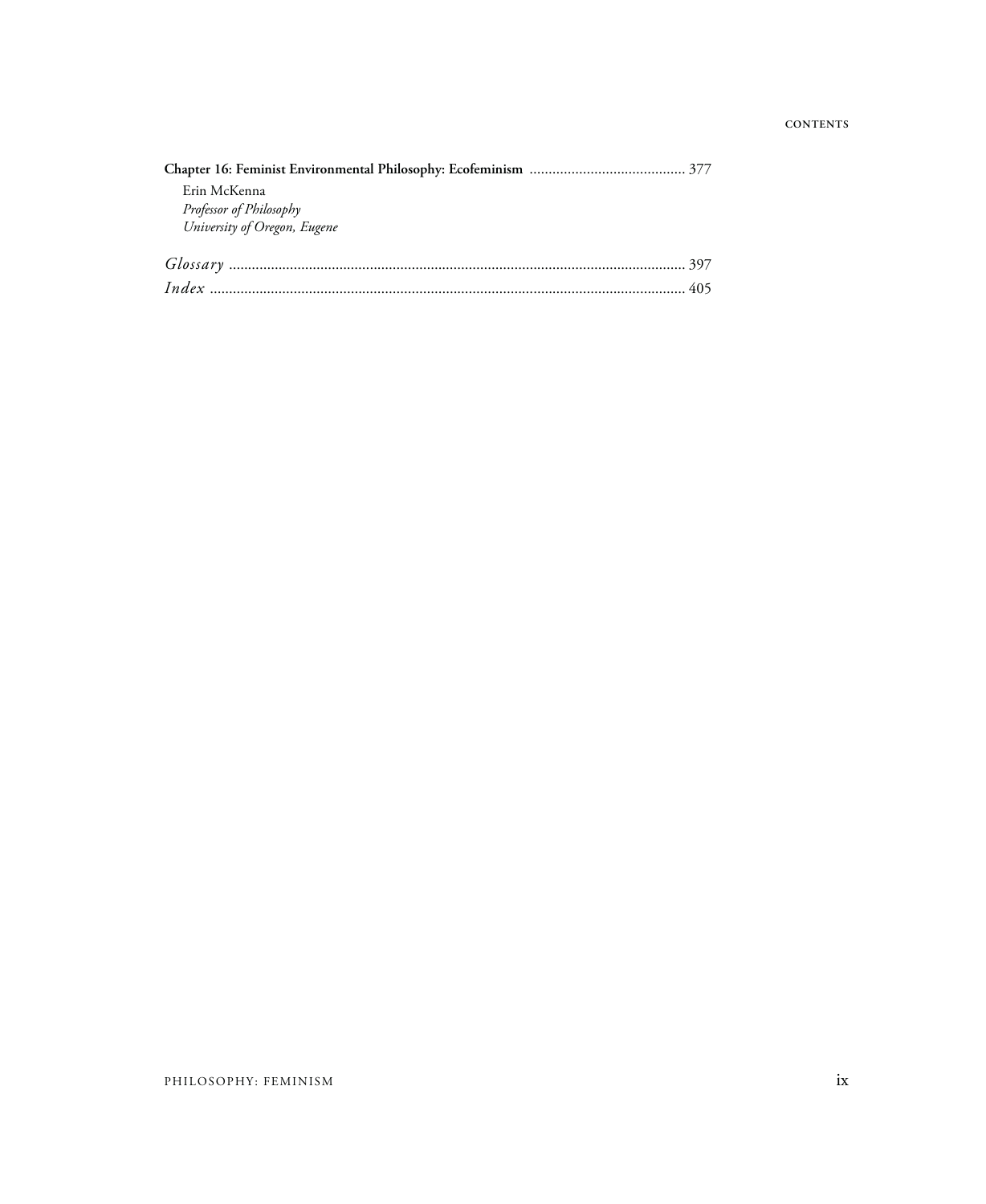#### CHAPTER 12

### Feminism and Disability

#### Joel Michael Reynolds

Rice Family Postdoctoral Fellow in Bioethics and the Humanities The Hastings Center, Garrison, NY

#### Anita Silvers

Professor and Chair, Department of Philosophy San Francisco State University, CA

My brother was born with muscular dystrophy, cerebral palsy, and hydrocephalus. Without access to modern medicine and some outstanding medical services across the years, he would neither have lived as long nor as well as he did. Jason loved country music, the Oregon coast wind, and vanilla ice cream. His smile and effusive joy could light up any room. Yet, without knowing anything about the person Jason already was or would become, many people judged his life to be not worth living.

More than once, we overheard nurses and doctors question why my family continued to care for him and advocate for his life. Sometimes we were asked this question to our faces. It was often assumed that Jason was a DNR or no-code ,<br>patient. My family quickly learned to announce to every new medical professional on shift that Jason was "not a DNR." We weren't waiting for him to die; we were overjoyed to have him in our lives. Far too often, we had to fight to keep him in it.

—Joel Michael Reynolds

Life-threatening, life-altering, and life-limiting judgments were made about Jason without any recognition of him as a person. Some of these dangerous judgments were based upon a host of mistaken assumptions about disability. The assumptions were exacerbated by problematic beliefs that equated disability with disadvantage and suffering, and that confused species typicality (a statistical notion) with normality (a judgmental or "normative" notion). Historically, thinking like this has proven deadly for people with disabilities (Sherry 2010; Bashford and Levine 2010).

In this chapter, we explore how *ableism*—an oppressive bias that assumes that the "normal" individual deserves priority over the "abnormal" one—has contributed to such mistakes and how feminist philosophy has defended disabled people from them. After introducing you to two different approaches to the study of disability—(1) the interdisciplinary field of disability studies and (2) the area of specialization within the discipline of philosophy that applies philosophical methods to disability—we will focus on three central areas of philosophical inquiry where feminist work in philosophy and disability has made significant contributions: (1) metaphysics and ontology; (2) epistemology; and (3) ethical, social, and political philosophy.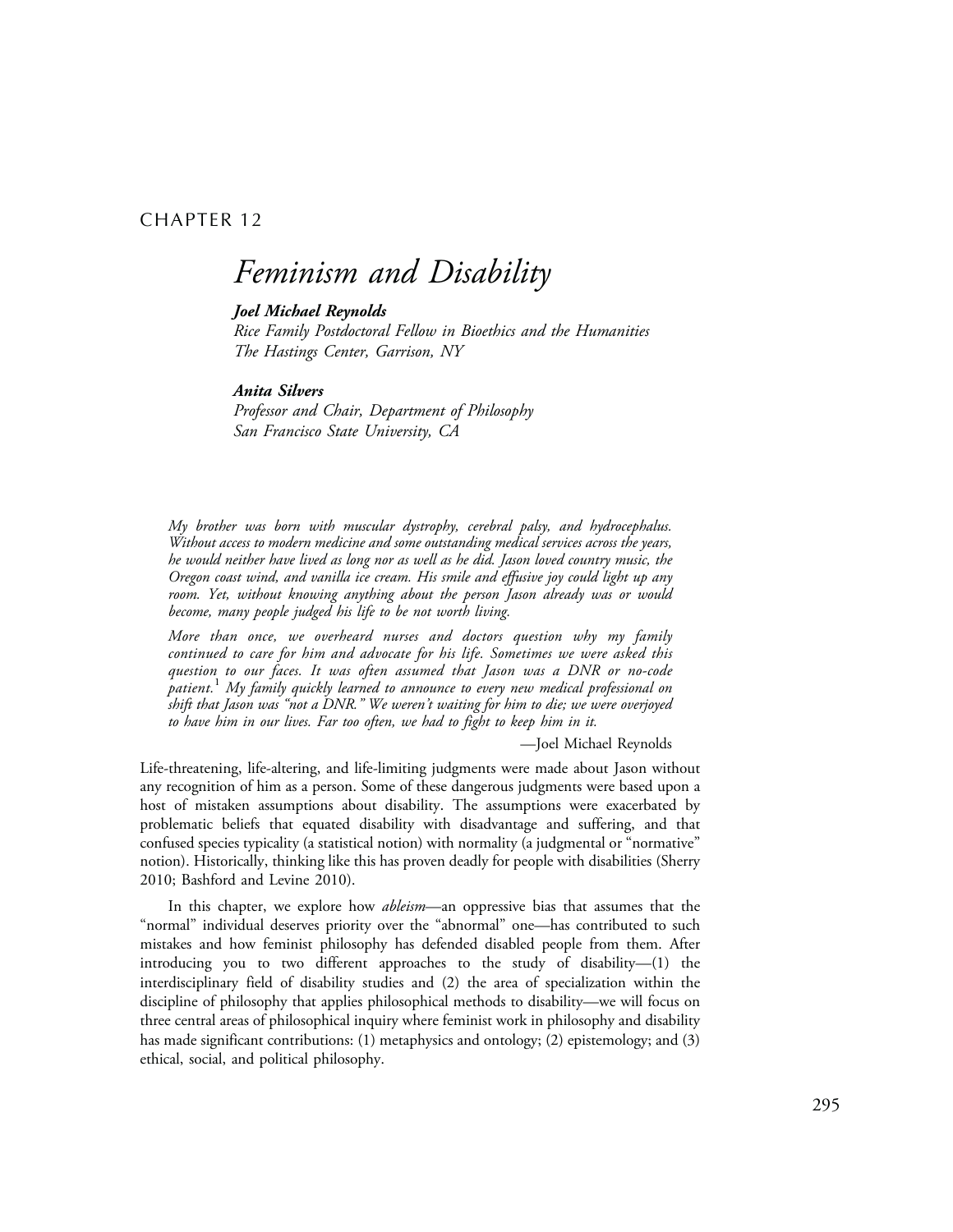

Joel Michael Reynolds (left) and his brother, Jason Lee Reynolds (1990). COURTESY OF JASON REYNOLDS'S FAMILY.

#### ADVOCACY AGAINST ABLEISM

Ed Roberts contracted polio at age 14 and was left quadriplegic and respirator-dependent. After a year in hospital, Ed was sent home in an iron lung, where his access to school was reduced to listening in via telephone to his high school classroom. Then his mother, Zona, insisted he attend school in person despite his dread of the other children staring at him. Ed decided to handle their stares with pride as if he were a celebrity, not a pitiable object (Roberts 1989, 2003). When the high school principal denied Ed a diploma because he had not completed physical education, Zona modeled disability advocacy for him (Jennings-Newhouse 2017) by convincing the school board to count his hospital-delivered months of physiotherapy as equivalent to high school gym.

Due to the severity of his impairment, Ed had to fight to be admitted to the University of California Berkeley and then fight the California Department of Rehabilitation for financial support to attend because counselors thought he was too severely disabled to ever get a job. He subsequently founded the Independent Living Movement, which enables severely disabled individuals to leave hospitals and nursing homes and live in the community like other people. In 1976, just 12 years after he earned his B.A. degree, Zona Roberts watched California Governor Jerry Brown swear her son in as Director of the Department of Rehabilitation, the same state agency whose counselors predicted he would never find gainful employment (Elliott 1995). Ed and Zona Roberts understood that many of the barriers faced by people with disabilities are a result of societal structures and practices such as inaccessible architecture, the practice of institutionalization, and disability stigma (Roberts 1989, 1995, 2003).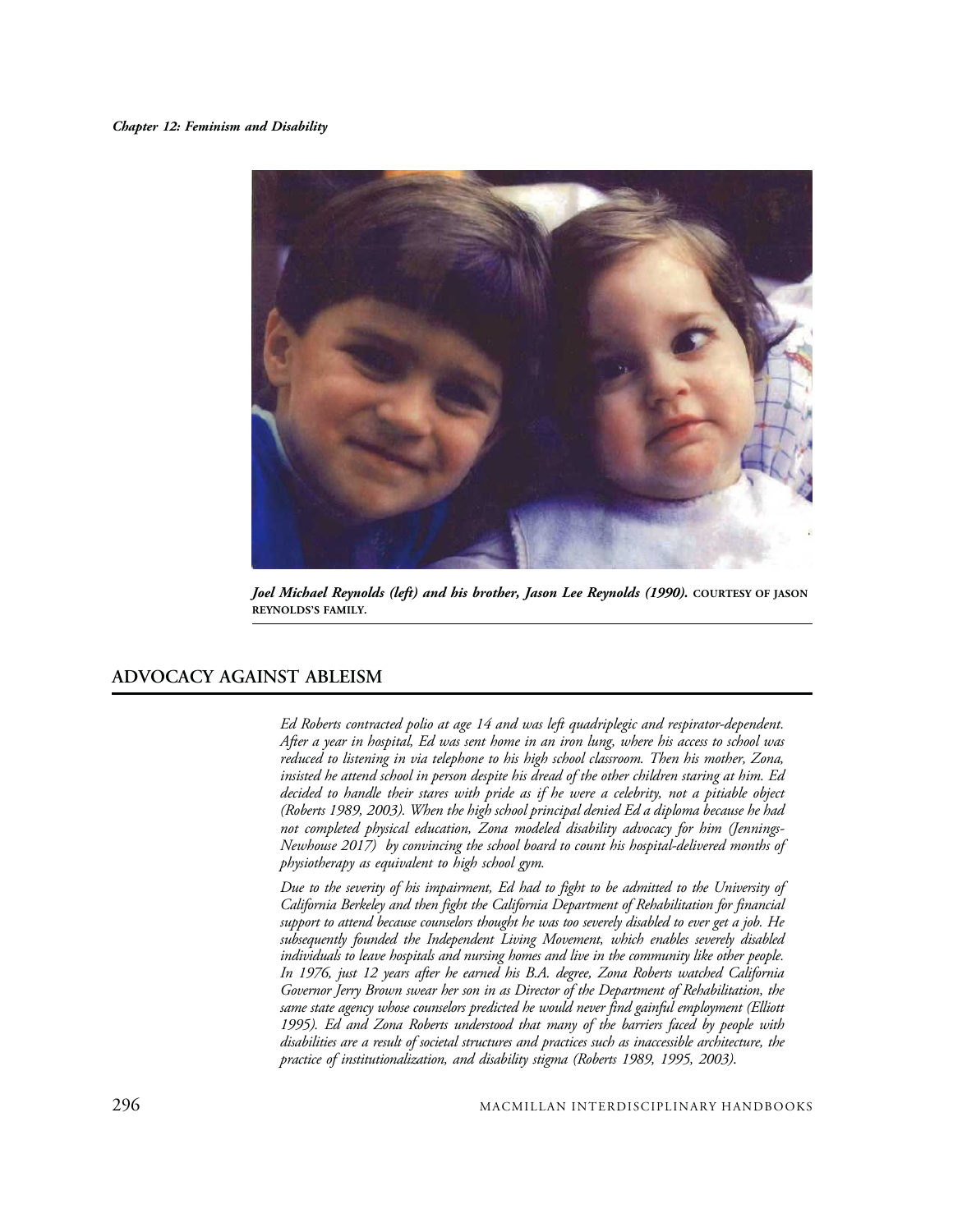The 1970s, an era of civil rights expansion in the United States, was a time for progress in opening up equal opportunity for people with disabilities. In 1973, Section 503 of the Rehabilitation Act extended the civil right of access to higher education to disabled people, following similar civil rights protection enacted for racial minorities and women a decade earlier. In 1975, the Education for All Handicapped Children Act extended entitlement to a public K–12 education to children with disabilities, a first step toward addressing the kind of discrimination that once threatened to deny Ed Roberts his high school diploma.

#### DISABILITY STUDIES: ADDRESSING ABLEISM

In 1982, a small group of social scientists held the first meeting of the Society for Disability Studies (SDS). Disability studies is a multidisciplinary academic field inspired by the values of the civil rights era. This field centers on social, political, literary, historical, economic, biological, cultural, and other aspects of disability, which is understood as an integral facet of human experience. While disability studies scholarship has a complex history spanning the globe (for detailed chronologies, see Albrecht 2006, 5:C1–C27; Burch 2009, 1:xxiv–lvi), it is important to note that many of the theories deployed across the field arise from the lived experience of people with disabilities.

Today, the SDS is the primary scholarly organization for disability studies in the Western Hemisphere, with hundreds of members. Unlike many scholarly organizations, it welcomes activists and artists, and it explicitly embraces awareness-raising and advocacy as part of its mission. Its mission statement includes the following: "the Society for Disability Studies seeks to augment understanding of disability in all cultures and historical periods, to promote greater awareness of the experiences of disabled people, and to advocate for social change" (SDS 2016). Disability Studies Quarterly (DSQ), the leading journal of the field, is committed to "developing theoretical and practical knowledge about disability and to promoting the full and equal participation of persons with disabilities in society" (DSQ 2017).

#### SOCIOCULTURAL NORMS AND SOCIAL MODELS OF DISABILITY

One way to interpret this combination of scholarly and social justice goals is via the influence and political import of social models of disability. The social model has been called the "big idea" of the British disability movement and a "touchstone" of disability studies more generally (Hasler 1993; Thomas 2004). While there is, in fact, no single social model of disability, a core characteristic of such models is that they differentiate between impairment and disability (Shakespeare 2014).

The term *impairment* names an atypical feature of embodiment, whereas *disability* refers to the social ramifications of or social responses to impairment. To illustrate, on the social model of disability, a lack of muscle control of one's legs that makes one unable to walk across the street is an impairment. But what makes those people who therefore rely on wheelchairs disabled are such barriers as the absence of curb cuts that allow their wheelchairs to roll off curbs and cross streets, lack of elevators in multistory buildings, and other, often more subtle barriers, such as the need for walking people to stoop if they are to converse with wheelchair users face to face.

There has been much discussion about the merit of various versions of this social model of disability. Central to this debate is whether, and if so how, such explanatory accounts of being limited by disablement ought to reference experiences such as being ill or feeling pain. Some disabled people find pain or illness to be at the core of their disablement, while others have neither extraordinarily persistent nor penetrating pain, nor prolonged illness (Crow 1996; Davis 2013; Shakespeare and Watson 2001; Siebers 2001; Wendell 1996). Some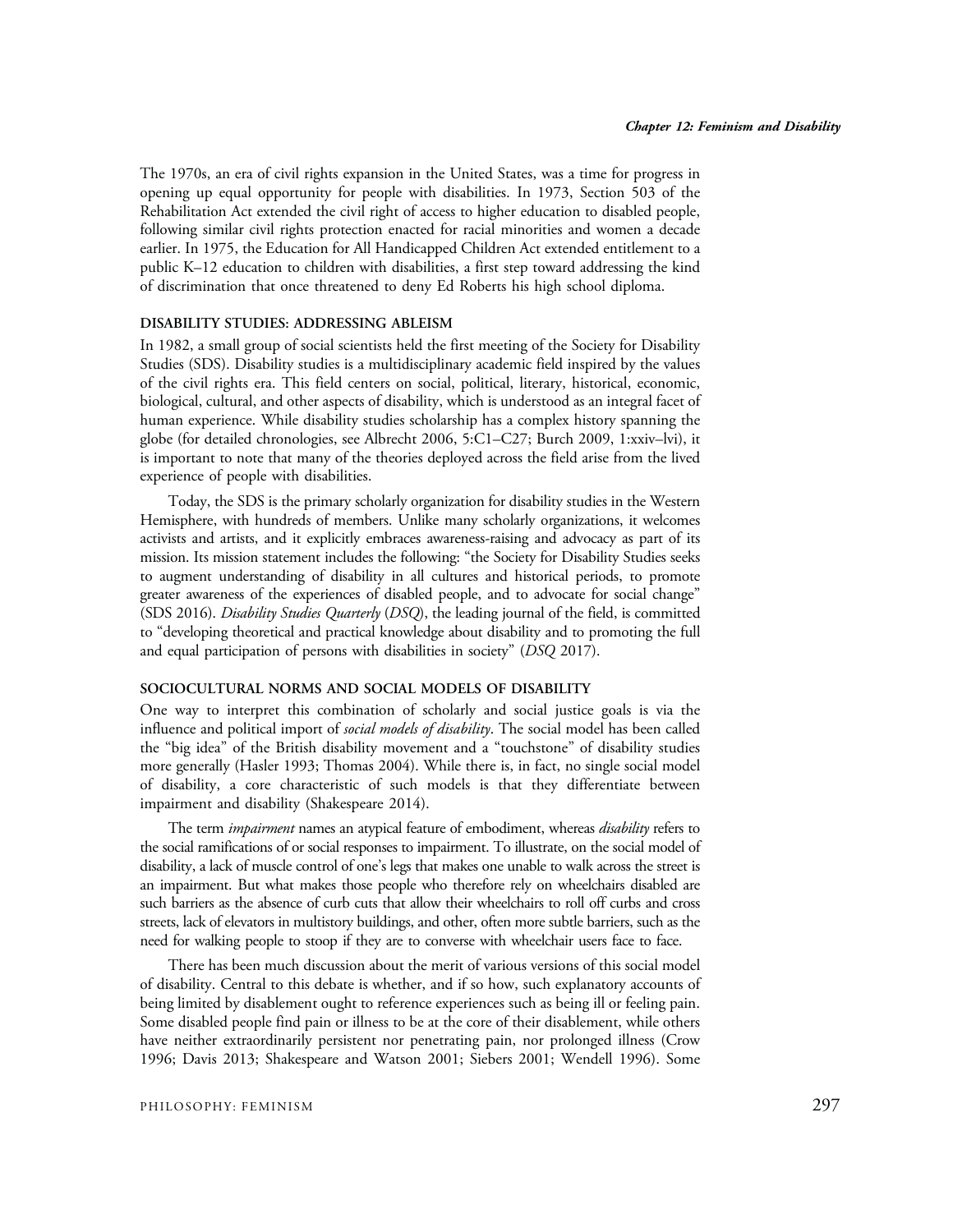have also argued that even the concept of impairment is problematic insofar as it is a product of a contested, medicalized understanding of the body thought to have meaning irrespective of social context (Tremain 2015).

By highlighting the role of sociocultural norms and institutions in constructing the meaning and experiences of disability, social models counter "the notion that disability is primarily a medical category" (Linton 1998, 1–2). The early UK disability movement characterized the medical model of disability as oppressive insofar as it takes disability to be a problem requiring medical rather than social intervention and as both the prerogative and the responsibility of medical professionals to fix. The medical system was condemned as a coercive instrument that subordinates disabled people, not the least by inducing feelings of inadequacy and self-hate in them (see UPIAS and Disability Alliance 1976; Finkelstein 1980; Oliver 1983).

There are many definitions of ableism, but most contend that ableism is constituted by social practices that stigmatize people based on presuppositions or stereotypes about the inferiority occasioned by having an atypical body or mind (Campbell 2009; Linton 1998). Ableism treats functional normality not as a statistical condition—what is merely typical or average for our species—but instead as the evolutionary ideal for humans and as intrinsically good. Analyzing everything from the practices of professions like nursing and rehabilitation to influential values like autonomy and rationality (Hall 2011; Hillyer 1993; Shildrick 2009), disability studies scholars argue that it is reckless to adopt normality as a standard.

#### PHILOSOPHY AND DISABILITY

While disability studies is an area of interdisciplinary research that applies approaches from the arts, humanities, and social sciences to expose and expunge social practices and habits of thought associated with ableism, there are other scholars who explore ideas central to the understanding of disability by applying philosophical methodologies. Replacing inadequate ableist views of disability with more perspicaciously crafted philosophy and disability perspectives usually begins with revising some core concepts that govern our cognition or our conduct in order to sort out confused or conflated ideas. These improved or in some cases novel conceptualizations are meant to enable our thinking to be more inclusive of embodied and other kinds of disabling differences. So an explicit outcome sought by the preponderance of scholars who adopt a philosophy and disability perspective is to remove negative connotations associated with disability so that individuals are free to be identified as disabled without being stereotyped as intrinsically inferior or disadvantaged.

Like the general culture to which they belong, philosophers traditionally associated disability with defectiveness, insufficiency, and imperfection—in other words, with problems that philosophical reasoning has historically aimed to transcend or overcome. Until late in the twentieth century, philosophers paid almost no attention to the existence and experiences of people who were physically or cognitively impaired—that is, the kinds of people who most often have been designated as disabled. What traditional philosophy mainly took to be of interest about people with disabilities was their perceived differences, not themselves or their accounts of their own experience.

In searching for limiting cases, these earlier philosophers often turned to prototypical portrayals of disability for illumination. For example, in the seventeenth century, philosophers who were trying to understand the role of direct perception in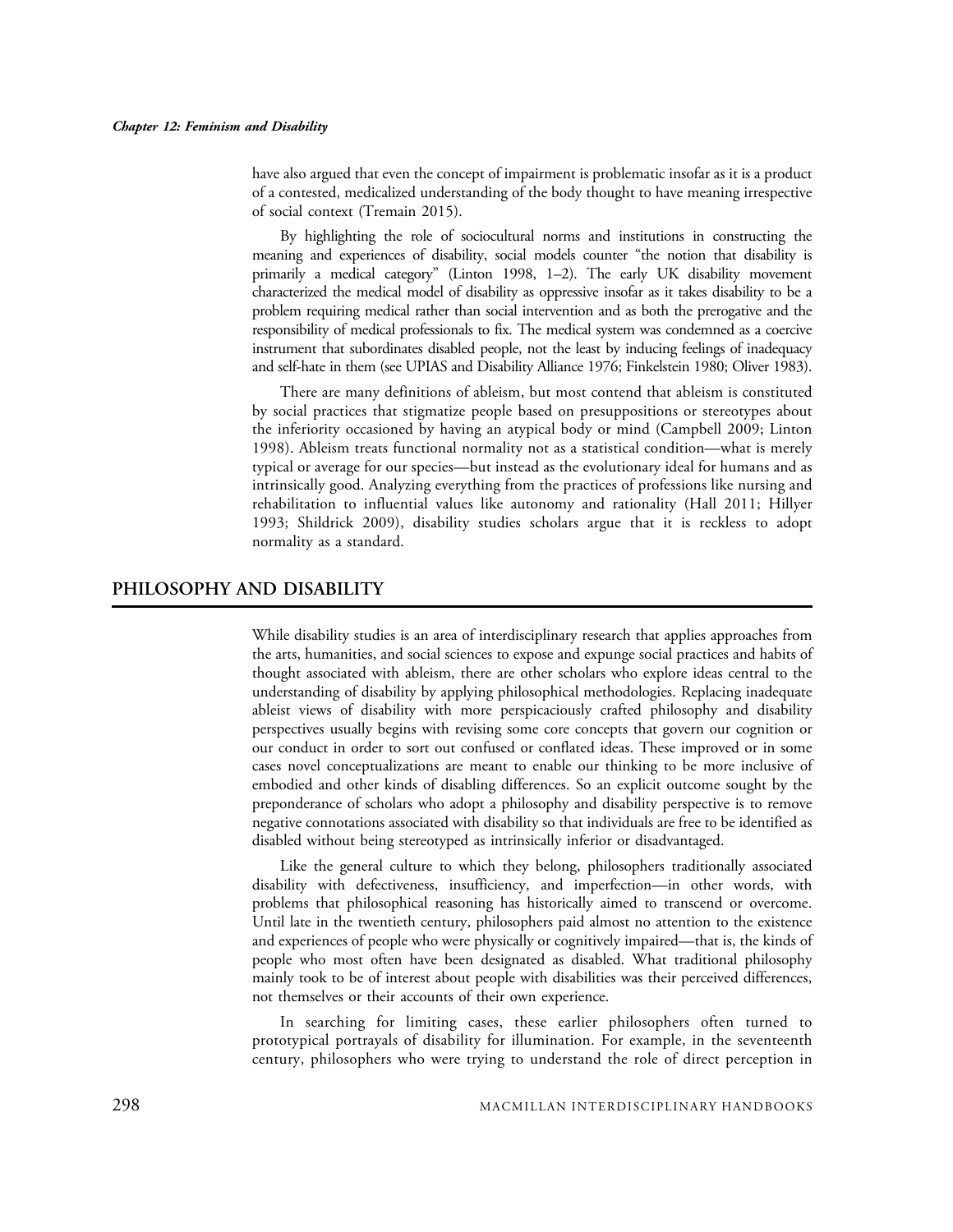knowledge debated whether people who are born blind can understand our ideas of the different colors and talk meaningfully about them. The answer to this question would, they supposed, resolve philosophical questions about the role played by the senses in knowledge of the physical world.

If individuals who are born blind can discuss and otherwise use language about colors that they could never have seen, then our conceptions or ideas about colors must play a more central role in knowledge of the world around us than our senses do. The philosophers who considered this question did so to drive their philosophical inquiries, not to represent or understand life with a disability. Nevertheless, if all that philosophy were to do about disability is present individuals who are physically or cognitively impaired as borderline cases that test our concepts, ableism could be encouraged rather than diminished simply by repetition of the pattern of marginalizing disabled people.

#### NEW PHILOSOPHICAL INVESTIGATIONS

The new scholarship in philosophy and disability goes further in pursuing conceptual investigation related to disability. Over the last half century, philosophers have begun to rethink the significance of the experience of disability and to intensify their study of how philosophical methodologies may apply. Among the everyday assumptions they have questioned is the preeminence assigned to normalcy (Amundson 2000; Canguilhem [1943] 1978; Silvers 1994, 2016; Reynolds 2017b). Recent philosophical work in this area explores whether normativity has been incorporated into concepts of disability and, if so, whether the usually negative assessments of disablement are accurate and fair (Silvers 2001, 2003, 2016; Barnes 2016a, 2016b).

Philosophical challenges to the assumption that the well-being of severely intellectually disabled people is more important than that of clever animals have been pursued to stimulate reflection about the fairness of common assumptions regarding other species' worth. This comparison has been made in arguments against speciesism by philosophers (for example, Jeremy Bentham [1748–1832] in the eighteenth and nineteenth centuries and Peter Singer [1946–] in the twentieth and twenty-first) who reject the idea that every single human is more valuable than any kind of animal could be. The usual point of these arguments is to contend that animals are as deserving of kindness and care as humans. Nevertheless, objections have been raised by philosophers specializing in disability against comparing humans with disabilities to animals in this way (Kittay and Carlson 2010). The proposal that we should consider choosing between intellectually disabled humans' and smart animals' lives, even hypothetically, has been criticized within the philosophy and disability discourse for portraying intellectually disabled people as unworthy of human rights and thereby possibly endangering them.

#### FEMINIST PHILOSOPHY AND ANTIDOTES TO ABLEISM

Feminist thinkers have moved decisively to the forefront of philosophical interest in disability, sometimes prompted by philosophical commitment to inclusiveness, and sometimes also by personal encounters with disability (Wendell 1996; Kittay 1999; Toombs 1995). Disability perspectives have today become familiar in feminist approaches to philosophical topics such as ethics, justice theory, metaphysics, and embodiment. Feminist philosophical activity has both a theoretical and an activist component. Feminist thinkers have made interventions that have permanently altered the course of philosophy. Asking why women have been excluded from the philosophical tradition, feminist thinkers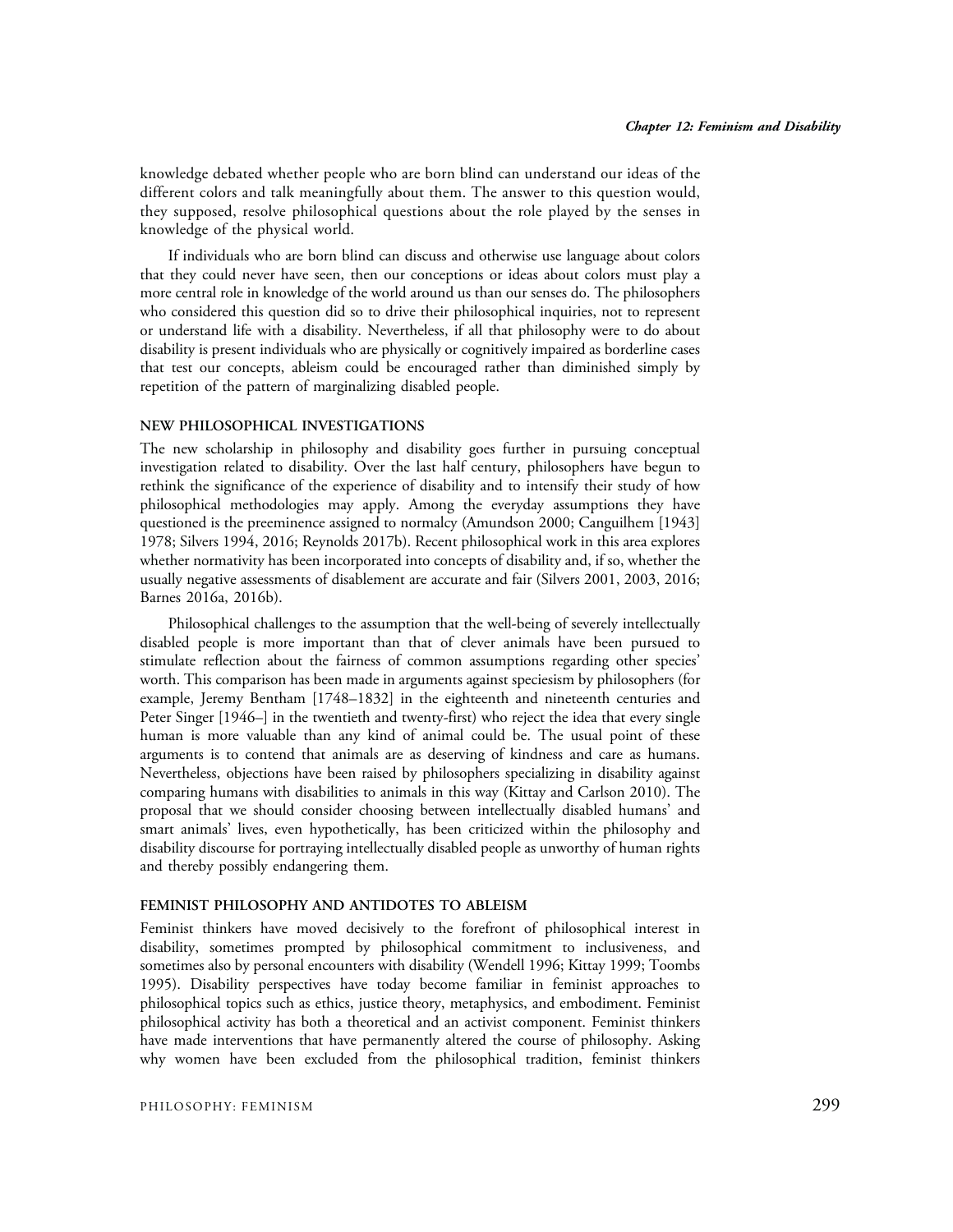Chapter 12: Feminism and Disability



International Symbol of Accessibility. This ISO (International Organization for Standardization) graphical symbol is used to indicate accessible elements and spaces for persons with disabilities. First conceived in 1968, it was adopted by the United Nations in 1974. MALUSTUDIO/ SHUTTERSTOCK.COM.

explicitly have tried to remedy philosophy's prevailing indifference to ways the world is experienced by the kinds of people whom the social order obstructs.

Women with disabilities are individuals whose standpoints and interests have been suppressed in this way, even within some early feminist philosophical scholarship. Susan Wendell (1989, 1996), one of the leading late twentieth-century philosophical writers on disability, calls attention to feminist theory's initial disregard of women with disabilities. Wendell's remedy for this neglect is motivated by feminist precepts. Feminist philosophers have argued, for example, that the universality to which philosophical theories traditionally have aspired cannot embrace women without erasing them. They have questioned whether such a standard discerns, or instead disregards, important dimensions of women's lives. Some also have affirmed differences among different kinds of women that they take to be, if not essential, at least as philosophically significant as the differences between women and men (Spelman 1988).

Some feminist philosophers have traced unjust treatment of women in general to their being viewed as impaired, at least in comparison to men. Influential feminist discussions of disability have taken up the issue of how women's physical realities are judged to

be inferior because they do not match performances paradigmatic of healthy males. One example is Iris Marion Young's 1980 essay "Throwing Like a Girl," which criticizes the prevailing rendering of women's embodiment as fragile and burdensome. Another is Wendell's 1989 article "Toward a Feminist Theory of Disability," which objects to feminist philosophy's uncritical, unreflective conflation of healthiness with happiness and productivity.

Feminist philosopher Eva Kittay makes a similar point—addressing the revision of her ideas about the value of philosophical thinking itself—when she describes the conceptual transformation she experienced after learning that her child was congenitally intellectually and physically disabled:

The worst anticipation was that her handicap involved her intellectual faculties.… I was committed to a life of the mind.… How was I to raise a daughter that would have no part of this? If my life took its meaning from thought, what kind of meaning would her life have? … We already knew that we had learned something. That which we believed we valued, what we—I—thought was at the center of humanity—the capacity for thought, for reason, was not it, not it at all. (Kittay 1999, 150)

In a conceptual climate that affords ascendancy to men's cognitive styles and modes of bodily performance, Kittay points out that women are at heightened risk of being disrespected in virtue of being deemed deficient in physical or mental strength. As significant for Kittay is the high frequency with which women (rather than men) assume the caretaking of individuals with disabilities, a social arrangement that usually burdens and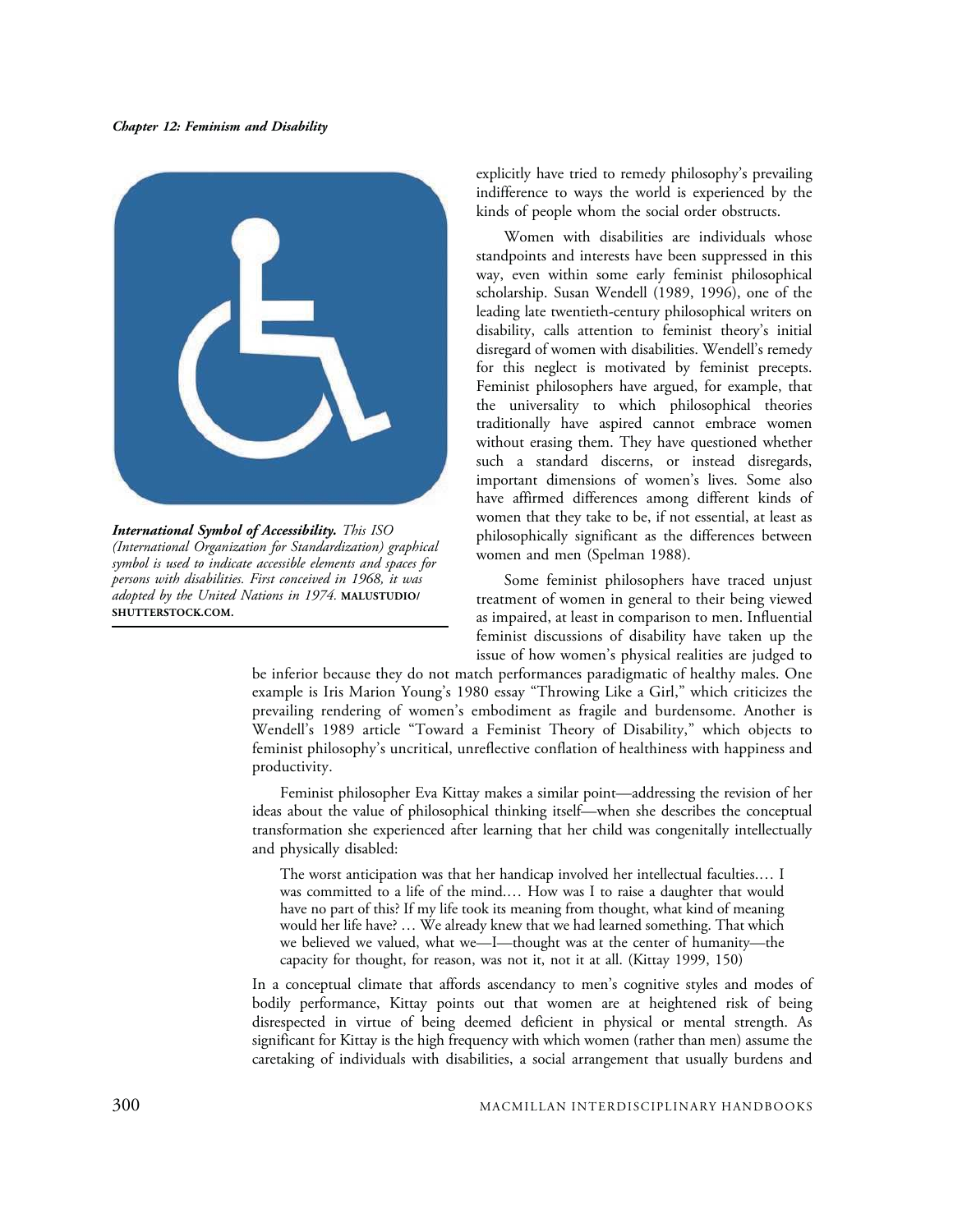frequently fails to recognize or materially reward those who must occupy this role. Furthermore, as Kittay reminds us, social policies that pertain to disabled people also affect their family members, friends, and professional caregivers (Kittay 1999, 2001). So feminist disability theory should recognize that disability affects the identities of many people beyond those who are themselves disabled.

Feminist philosophy reconceives, and thereby validates and valorizes, activities women typically execute. There are feminist theories of maternal ethics that center on mothering as preeminent moral conduct. But even feminist conceptual frameworks may descend into ableism if they fail to accept that all women have a right to access women's social roles. The ableist assumption here is that disabled women cannot be good mothers because of their disability status (National Council on Disability 2012). Karin Barron (1997), who has conducted extensive research on the lives of young women with disabilities, observes that performing the womanly arts of caring for dependents is still considered a virtue for women, but the traditionally dependent position of young women with disabilities prevents them from occupying, and therefore from demonstrating any aptitude for, this role.

Prevailing ableist conceptualizations of disability regularly overwhelm both the equality of opportunity and the moral respect that disabled women should command. For example, it is not unusual for disabled women's reproductive rights, including their right to access assisted reproductive technologies, their right to bear and raise children, and their right to retain custody of their children, to be denied (Silvers, Francis, and Badesch 2016). To illustrate, psychologist Erin Andrews (2011), a congenital triple amputee, found that she and other pregnant women with disabilities were subjected to nondisabled people's complaints about their being selfish in deciding to give birth in order to have families of their own. These unfavorable judgments aimed at disabled women who became pregnant were made by people who expressly assumed that the women's relatives would have to raise the children or that the children would become burdens to taxpayers.

#### FEMINIST DISABILITY PERSPECTIVES: EMBODIMENT AND **ONTOLOGY**

As previous centuries of philosophical thought used examples of blind people's atypical functioning to test philosophical accounts of perception, feminist thinkers have used disabled people's embodied differences as a rich resource for developing more adequate concepts of the materiality of human experience and of our personhood (Clare 1999). Disability demonstrates the remarkable variance of human physiology and mentality and the many ways the aims of our personal and social functions may be achieved. One central philosophical question is the nature of personal identity. Who are we? Are we ultimately our biology or our upbringing? Are we social or solitary creatures?

Scholarship in philosophy and disability problematizes traditional ontological assumptions about identity. Feminists have been the most frequent philosophical writers on the topic of disability identity. They've offered sophisticated approaches to the question of how the sensibilities and histories of people with very different kinds of limitations can be collected into a cohesive philosophical account. Some write from the perspective of a lifelong disability identity, others describe their transition into the world of disability, and still others write about disability without having experienced being disabled themselves.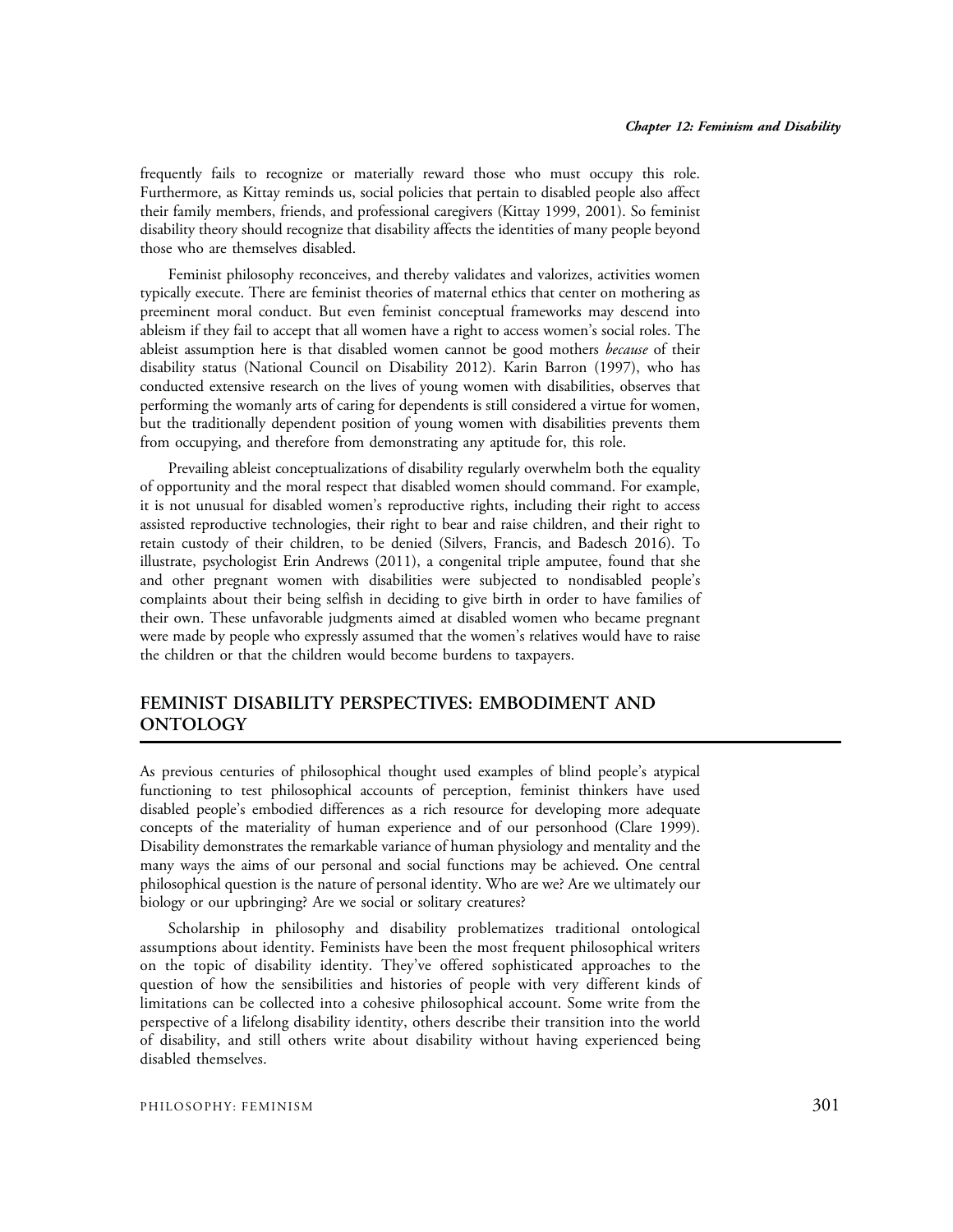The concept of disability is hard to define. That is to say, it's not at all clear what "disability" picks out ontologically. Nancy Eiesland explains the difficulty of defining disability as follows:

The differences among persons with disabilities are often so profound that few areas of commonality exist. For instance, deafness, paralysis, multiple sclerosis, and mental retardation [sic] may produce the same social problems of stigma, marginality, and discrimination, but they generate vastly different functional difficulties. Further, people with the same disability may differ significantly in the extent of their impairment. The level of impairment for a person with dyslexia may be dramatically dissimilar to that of a person with severe mental retardation [sic], though they can both be identified as having learning [or intellectual] disabilities. Finally, disabilities can be either static or progressive, congenital or acquired. The social experience of a person who becomes disabled as an adult may differ significantly from that of a person with a congenital disability. These dissimilarities make a broad definition of people with disabilities difficult, if not impossible. (Eiesland 1994, 23–24)

In principle, nearly any feature could become a marker of disability. As Lennard Davis puts it:

It is hard if not impossible to make the case that the actual category of disability really has internal coherence. It includes, according to the Americans with Disabilities Act of 1990, conditions like obesity, attention deficit disorder, diabetes, back pain, carpal tunnel syndrome, severe facial scarring, chronic fatigue syndrome, skin conditions, and hundreds of other conditions. Further, the law specifies that if one is "regarded" as having these impairments, one is part of the protected class. (Davis 2013, 271)

Disability should be understood to be a permeable classification. Some people have lived at length or lifelong with disability, some are newly disabled, and others have lived through periods in which they were disabled but now are not so. And, while not themselves disabled, many people find themselves intimately involved in the lives of family members or friends who now are disabled or who face a future of disability. Their numbers swell the total of individuals who may be described as living with disability.

Disability identity itself may be claimed for different reasons. Sometimes the objective may be to acquire eligibility for assuming the "sick" role and thereby being relieved of various productivity-related expectations and responsibilities (Goffman 1963). Sometimes being identified as disabled offers access to government benefits of various kinds. Sometimes this classification triggers acceptance of or accommodation for atypical modes of functioning. And sometimes disability identity is claimed as an empowering element of a political process intended to consolidate a group of people and to challenge stigmatization, exploitation, and exclusion based on disability.

#### SOCIAL ONTOLOGY

Feminist philosopher Elizabeth Barnes has applied a constructivist social ontology framework to the idea of disability. Her aim is to propose an inclusive definition of physical disability that is responsive to changing knowledge, changing functional challenges for humans, and changing social environments. An important goal is to find a way of rethinking the idea of disability so that identification as disabled does not entail or otherwise automatically impose a negative burden or cost or unbreakable tie to disadvantage.

Barnes argues that "disability" refers not to a kind of natural fact but instead to a kind of social construct emerging from group-bonding processes out of which a group identity is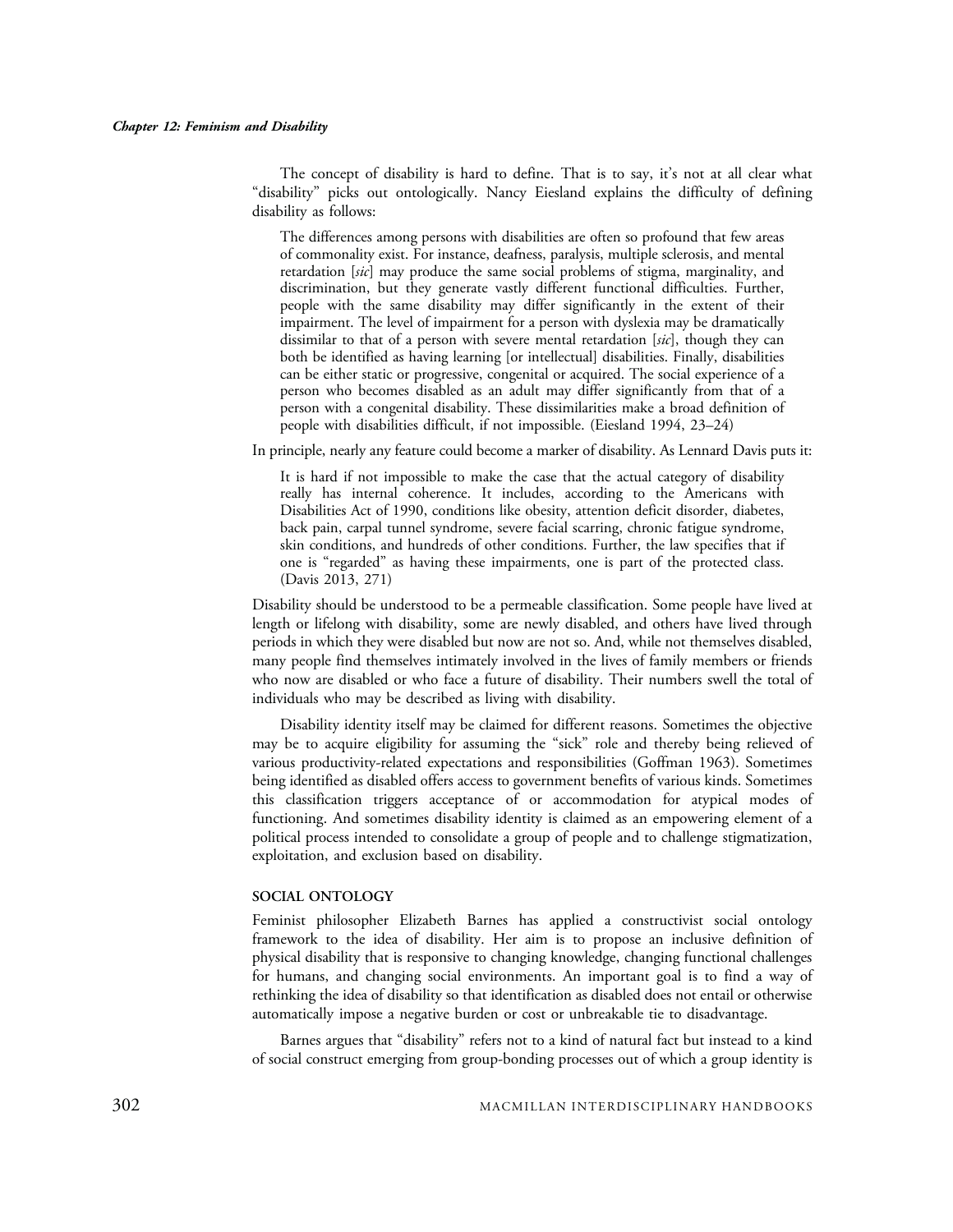formed. Being disabled is primarily a social phenomenon—a way of being a minority, a way of facing social oppression, but not a way of being inherently or intrinsically worse off. Fashioning and celebrating disability identity is one of the ways of being a minority that can withstand social oppression. Disability thus is equated with "a rule-based solidarity among people with certain kinds of bodies" (Barnes 2016a, 46). Barnes's formal description of "being disabled" is that a person, S, is physically disabled in a context, C, if and only if the person is in a bodily state that, according to the rules disabled people adopt for membership in their group, has been judged to need and deserve justice for disability (2016a, 1–53).

This account cannot do the work Barnes sets for it unless it is freed from the negative normativity to which societal bias has the idea of disability chained. That is because being irremediably ashamed of being disabled could forestall accepting membership in this identity group. For a person with a disability, being told by someone who is not disabled that "I don't think of you as disabled" can sound as if the speaker is rejecting your real self or at least advising that you should not let your limitations show. Indeed, the misguided assurance nondisabled people sometimes make when they say "I don't think of you as disabled" carries the expectation that disabled people should feel their group identity is a shame.

Consequently, Barnes describes at length how disability should be thought of not as intrinsically bad—that is, as a bad difference—but instead as intrinsically neutral. In other words, disability should be regarded as mere difference that is not necessarily normative at all (Barnes 2014). Nevertheless, some philosophers have continued to insist on loading the undesirable contingent physical and social effects of atypical kinds of embodiments into the very meaning of disablement (Kahane and Savulescu 2016). The result of such mistaken reasoning is that attributions of disability become biased in virtue of the meaning of the word *disabled* against the value of disabled people's lives. Importing such negative normativity into how disability is conceptualized makes the mere assertion that an individual is disabled a handy vehicle for expressing ableism (Silvers 2016).

Barnes shows that standard strategies such as these, that purport to establish life with a disability as being intrinsically bad, are flawed. They are in error because they turn on presumptions and suppositions about their lives that disabled people themselves deny. Where the choice is between people's claims about their own worth and well-being, weighed against dissenting valuations by individuals who do not live those lives, Barnes argues that the testimony of persons with direct experience of being disabled should prevail over people who can only make inferences about it.

#### FEMINIST DISABILITY PERSPECTIVES: EPISTEMOLOGY

Feminist epistemology is a philosophically innovative reform movement. Dissatisfaction with a "view from nowhere" approach has prompted feminist epistemologists to inquire into models of knowing that reject objectivity or explore achieving objectivity without presupposing that cognition must work the same way for everyone. Feminist epistemologists have emphasized the importance of situating, contextualizing, and nuancing truths, and they have demonstrated the benefits of collaborative practices of achieving knowledge.

In developing these insights, feminist epistemologists have addressed the role of the social *situation* of knowers. Situatedness is not just a matter of one's social position or history or culture. What one knows is influenced by how one acquires the elements of knowledge,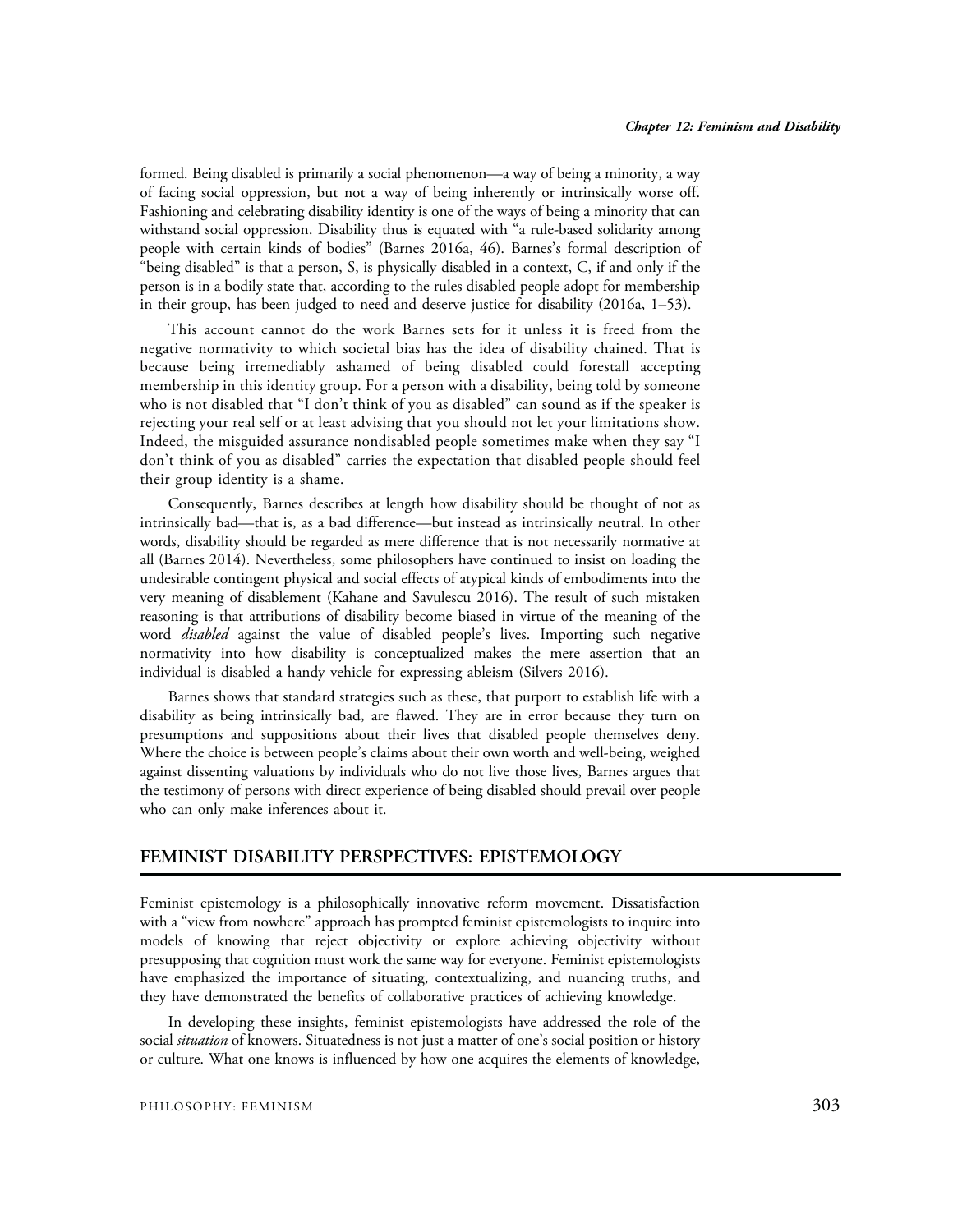and these processes are shaped by the condition of one's body, as well as one's social conditions. Cognitive skills are expressions of development in various areas of the brain, which are in turn responsive to the rest of the body and its constantly changing environment. Insofar as one's body diverges from what is considered species-typical, one would expect cognitive approaches and abilities that differ from most other people.

For example, some blind people are able to perceive objects in their physical environment using echolocation, having cultivated the skill of making clicking noises with their tongues and identifying the different qualities of sounds bounced back toward them (Tresniowski and Arias 2006; Miller and Spiegel 2015). Belgium's police force has included blind detectives who can listen to criminals' recorded conversations and determine what kind of room they occupy via the reverberations of sound, as well as whether they are using a landline or cell phone, what kind of car they are traveling in, and whether the suspect's Flemish carries an Albanian rather than a Moroccan accent (Soares 2007). Sighted people's typical lack of functional ability to navigate by reverberated sound, and thus their inferior way of knowing the absorptive and reflective properties of the physical objects that surround them, as well as their insensitivity to nuances of spoken sound, surely should be recognized as a disadvantage. There is thus a sense in which blindness is definitively gainful and worldcreating: the total experiences of the world created by blindness are qualitatively different and include unique goods that other forms of fundamental sensory perception lack (Hull 1997; Reynolds 2017b). Yet this realization about blindness is almost never recognized, even when sighted people are confronted with the difficulty of finding their way in the dark or distinguishing among interlocutors beyond their vision.

When judged against the masculinist philosophical ideal of the rational thinker, the experiences of people diagnosed with cognitive impairments are also usually dismissed as epistemologically defective (Lloyd 1993; Carlson 2010). This assumption is revealed as ableist when one examines the abilities of people with cognitive impairments. For example, individuals with Down syndrome, who think abstractly only with difficulty or not at all, sometimes have better than usual skills in perceiving and remembering the concrete details of what they see or hear. The same can be true of individuals on the autism spectrum. People with Williams syndrome often have greater social and emotional intelligence than is species-typical for humans, as well as unusual musical facility. To take another example, Kate Lindemann (2001) and Ann Davis (2005) have critiqued standard approaches to philosophy of mind, showing some of the profound ways in which feminist appreciation of the diverse workings of mind can enlarge philosophical inquiry. Both Lindemann and Davis are influenced in this work by their own direct experiences of the effects that adult onset head injury can have on cognition.

People whose cognitive injuries or anomalies impede them from independently arriving at and articulating complex reasoned accounts of their own good often have not been accorded full moral status by prevailing philosophical views, as well as by the medical and legal systems. Lacking full moral status in other people's eyes, disabled people can seem of lesser worth (McMahan 2005; Kittay 2005). This is despite the fact that normally autonomous individuals do not arrive at, nor do they express, notions of their own good in isolation from, or independent of, their interactions with other people (Silvers and Francis 2005, 2009).

#### EPISTEMIC AND HERMENEUTIC (IN)JUSTICE

Miranda Fricker's influential analysis of the epistemic injustice often suffered by women applies as well to the familiar practice of systematically discounting belief claims made by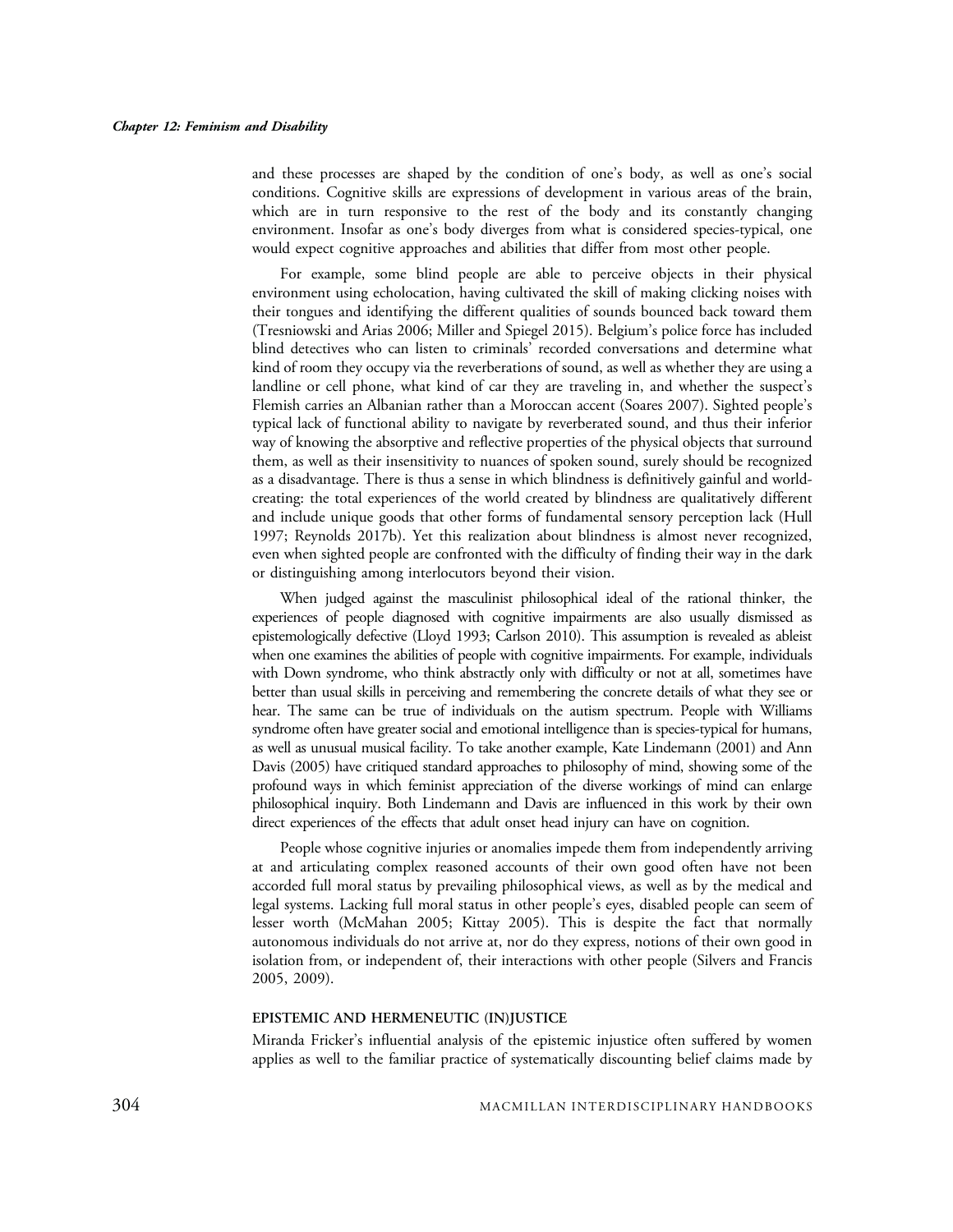Chapter 12: Feminism and Disability

people with disabilities. Barnes, for example, urges that this practice should be condemned as testimonial injustice. Also to be proscribed is hermeneutical injustice, the practice of substituting nondisabled people's interpretations of living with disablement for disabled people's own understandings of themselves and their situations.

In general, feminist philosophers accept that biologically species-typical individuals, or those who fit prevailing biological norms, have not been made more fit by nature to know what is true about the world than other people. On many highly influential feminist epistemological theories, epistemic authority is the product of a social award, not of better biological construction. A corollary that may be drawn from this insight is that individuals with disabilities are unjustly wronged as knowers when their testimony is discredited due to ablest prejudices related to their disability status (Fricker 2007; Barnes 2016a). Furthermore, to apply a lesson from feminist philosophy of science, objective knowledge about disability cannot be produced unless disabled people, including people with cognitive disabilities, are fully respected members of the community of inquirers and their perspectives are given weight in shaping the discourse (see Longino 2002).

#### PHENOMENOLOGY AND EXISTENTIALISM

Philosophical reflection upon disability has also sparked new lines of inquiry in existentialism and phenomenology, fields that focus upon the lived experience of being human. Feminist philosophers of disability take seriously the existentialist claim that we are not defined by anatomy, biology, or medicine. We are defined instead by our *thrownness:* our experience of finding ourselves in the world (Heidegger [1927] 2010). Our bodies are not mere biological machines; they constitute part of the very *situation* out of which we think and act (Beauvoir [1949] 2011). Each person's own particular powers and limitations, as well as those that pertain to the human condition generally, mediate how the individual engages with physical and social environments. As Anita Silvers has observed, "there is no phenomenological firewall separating our awareness of our biological properties from our social experiences" (2007). The way our bodies feel to us is shaped by social discourse and currently existing social possibilities of interpretation. Thus, one's lived experience of one's body is central to self-identification and self-understanding, for our bodies' responses inflect both the solitary and the social aspects of our experience, including how one deals with the ideas and expectations of other people about oneself.

Phenomenological inquiry—inquiry focused on understanding the structures of lived experience—has historically focused on experiences thought to be universal across human experience. Feminist philosophers have begun to explore the phenomenology of disability experiences, ranging from stuttering to rheumatoid arthritis to blindness to forms of illness (Carel 2013a, 2013b; Pierre 2015; Kestenbaum 1982; Toombs 1995; Reynolds 2017b;



Updated Accessible Symbol. The Accessible Icon Project designed and is advocating this updated version of the International Accessibility Symbol (ISO). Its forward-leaning head and motioning arms indicating the figure as the "driver" or decision maker about his or her mobility. It has not yet been accepted by the ISO, although several US cities and states have adopted it locally. THE ACCESSIBLE ICON PROJECT.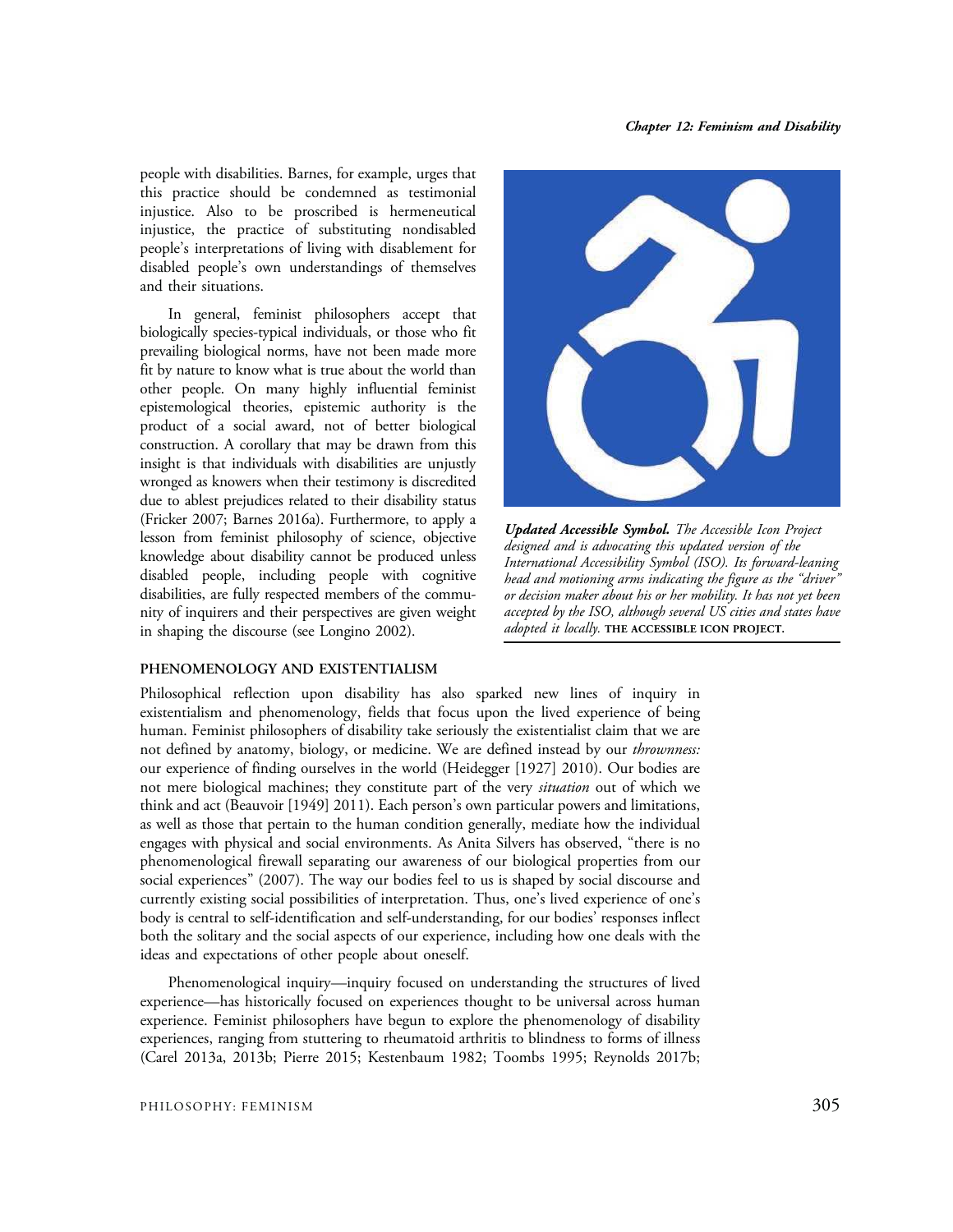Salamon 2012). For example, in *Illness: The Cry of the Flesh*, first published in 2008, Havi Carel details her experiences following a diagnosis of lymphangioleiomyomatosis (LAM), a rare progressive disease that often results in lung destruction. "I had to overhaul all my plans, expectations, goals, projects and horizons," she writes, but "most importantly, I had to rethink my idea of a good life" ([2008] 2013a, 73). Carel's words speak to the experiences of anyone receiving a life-altering diagnosis, that is to say, a diagnosis that predicts transitions resulting in a fundamental alteration of the majority of one's current abilities and ability expectations.

Experiences like these can create a fundamental transformation of one's conditions as a knower (Paul 2014). As difficult as such transitions can be, first-person evidence suggests disability does not preclude a life worth living (Lorde [1980] 1997). On the whole, phenomenological work on disability demonstrates the error in the ableist conflation of disability with pain and suffering or disadvantages (Reynolds 2017a). In line with Wendell's pioneering arguments about the existential import of illness and the missteps made by feminists, philosophers, and the public as a whole in appreciating the stakes of corporeal variability, phenomenological research on disability suggests that able-bodied intuitions about disabled people's experiences are likely to be misguided. Feminist philosophy continues to explore how corporeal or biological distinctiveness mediates human experience as self-awareness and social experience act on, and become attuned to, each other.

#### FEMINIST DISABILITY PERSPECTIVES: ETHICAL, SOCIAL, AND POLITICAL PHILOSOPHY

Social exclusion constitutes a significant common thread running through aspects of the lives of people with different kinds of disabilities. Ed Roberts had to fight unfair exclusion when he sought admission to university to pursue a baccalaureate degree. To take another example, in the 2013 "Uprising" episode of the television series Switched at Birth, deaf actress Marlee Matlin, playing a counselor, explains why students at a school for deaf people are preparing for a demonstration. They do not want the school to be integrated or themselves relegated from being the majority in the school to being a mainstreamed minority (Lacob 2013). When they come into the mainstreamed cafeteria and look around for a place to sit, she signs by way of explanation that there will be twenty conversations going on but they won't be able to join any of them.<sup>2</sup>

Why is the prospect of exclusion so prominent an issue in seeking social justice for disabled people? For centuries, people with disabilities have been characterized as being biologically unfit to execute the responsibilities and thereby to enjoy the privileges of citizenship, to work productively with nondisabled people, and even to be permitted reproductive freedom. For example, people with cognitive disabilities, cerebral palsy, blindness, or deafness all have suffered the state's sterilizing them, removing their children from their custody based only on their disability, denying them access to public education on the ground that their presence harmed other children, and institutionalizing them to protect citizens who function in species-typical ways from having to have contact with them (Lombardo 2008). Similar legally endorsed harm is a familiar theme in the history of women, racial minorities, native/indigenous people, and non-cisgendered and queer groups.

Searching for ethical grounds to condemn the kinds of exclusions to which women have been subjected, feminist thinkers have been disappointed by traditional moral and political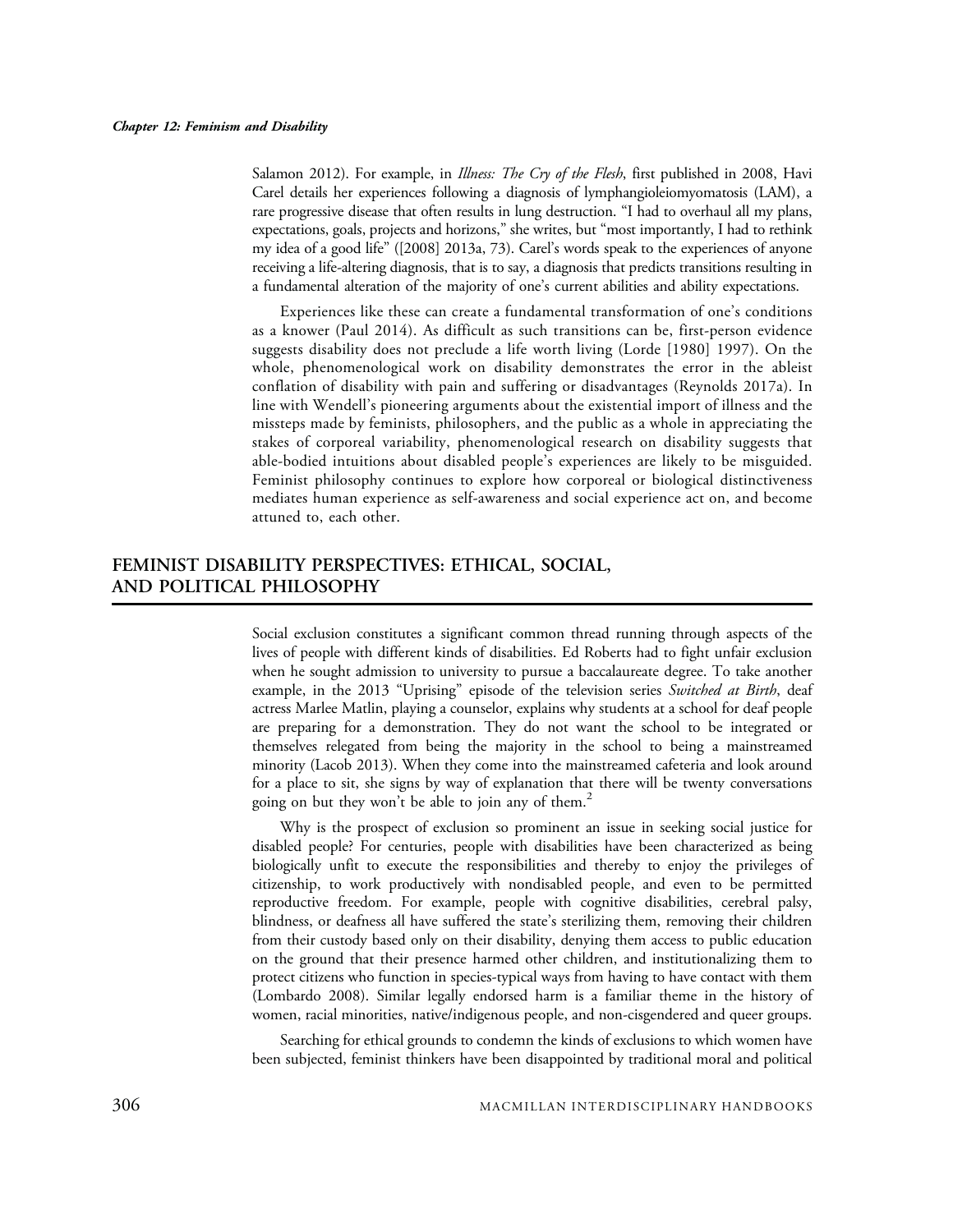analyses. Feminists have found traditional moral philosophy suspect for inflating typical male behaviors into paradigmatic moral actions. Feminists have found traditional political philosophy equally suspect for being bereft of remedies for the moral and political challenges posed by exclusions favoring healthy men. Although standard ethical and political theories claim as a matter of principle to embrace everyone alike, feminist critiques have shown that their presumptions often exclude devalued kinds of people from significant moral, political, and social roles. For example, Ruth Anna Putnam (1993) draws attention to the explicit exclusion of people with serious disabilities from the social contracting procedure the dominant twentieth-century philosopher John Rawls (1921–2002) hypothesizes as the foundation of basic principles of justice.

Some feminist philosophers have been prompted by such omissions in twentiethcentury justice theory to discuss disability and to address the phenomena that characterize disabled people's lives adequately. Leading feminist moral and political philosophers, such as Elizabeth Anderson (1999), Annette Baier (1986, 1987), Martha Nussbaum (2001, 2006), and Young (1990a; 1990b), have pioneered the exploration of more inclusive alternative moral theories and theories of justice. They have relocated the search for an adequate center for moral and political philosophy to, for example, the ethics and politics of trust and care, the virtues of dependency, the sustenance of capabilities fundamental to human life, or the establishment of moralized interconnectedness among people who do not occupy similar positions in life. Albeit differing from one another in their approaches to feminist ethical and political theory, all build in concern for achieving adequate philosophical treatment to address problematic kinds of interactions between people with disabilities and the nondisabled, or to illuminate ways of framing distributive policies that are equal to the situations of both nondisabled and disabled individuals.

#### DISTRIBUTIVE OR PROCEDURAL JUSTICE?

Two main approaches to addressing the social exclusion of disabled people have surfaced in the feminist philosophical literature. These are distributive justice and procedural justice. Principles of distributive justice aim at fair or otherwise widely desirable allocation of benefits or goods. Principles of procedural justice aim instead at fair or otherwise widely defensible governance of interpersonal conduct.

Some writers focus foremost on procedural justice to open up disabled people's opportunities for social participation (Young 1997; Silvers 1998; Anderson 1999; Silvers and Francis 2005). Anderson, for example, urges that everyone be guaranteed effective access to the social conditions of their freedom in virtue of their equality, not their inferiority. To illustrate, she notes that what deaf people object to is not their lack of hearing but that "everyone else has rigged the means of communication in ways that leave them out of the conversation. One can detect this injustice without investigating anyone's preferences or subjective states" (Anderson 1999, 334). Silvers proposes a procedure called "historical counterfactualizing" to identify practices catering to the nondisabled majority that unjustly exclude people with disabilities (Silvers 1998; Hoffman 2003).

Others take the answer to lie first of all in distributive justice to increase provision of resources to the disabled and to families caring for the disabled (Kittay 1999, 2001; Nussbaum 2006). Nussbaum, for example, begins with a comprehensive idea of the good to guide justice. She develops a list of capabilities necessary to live with dignity and holds that people with disabilities deserve support to achieve threshold levels of these capabilities, if they can do so, even if more resources must be deployed to assist them than other people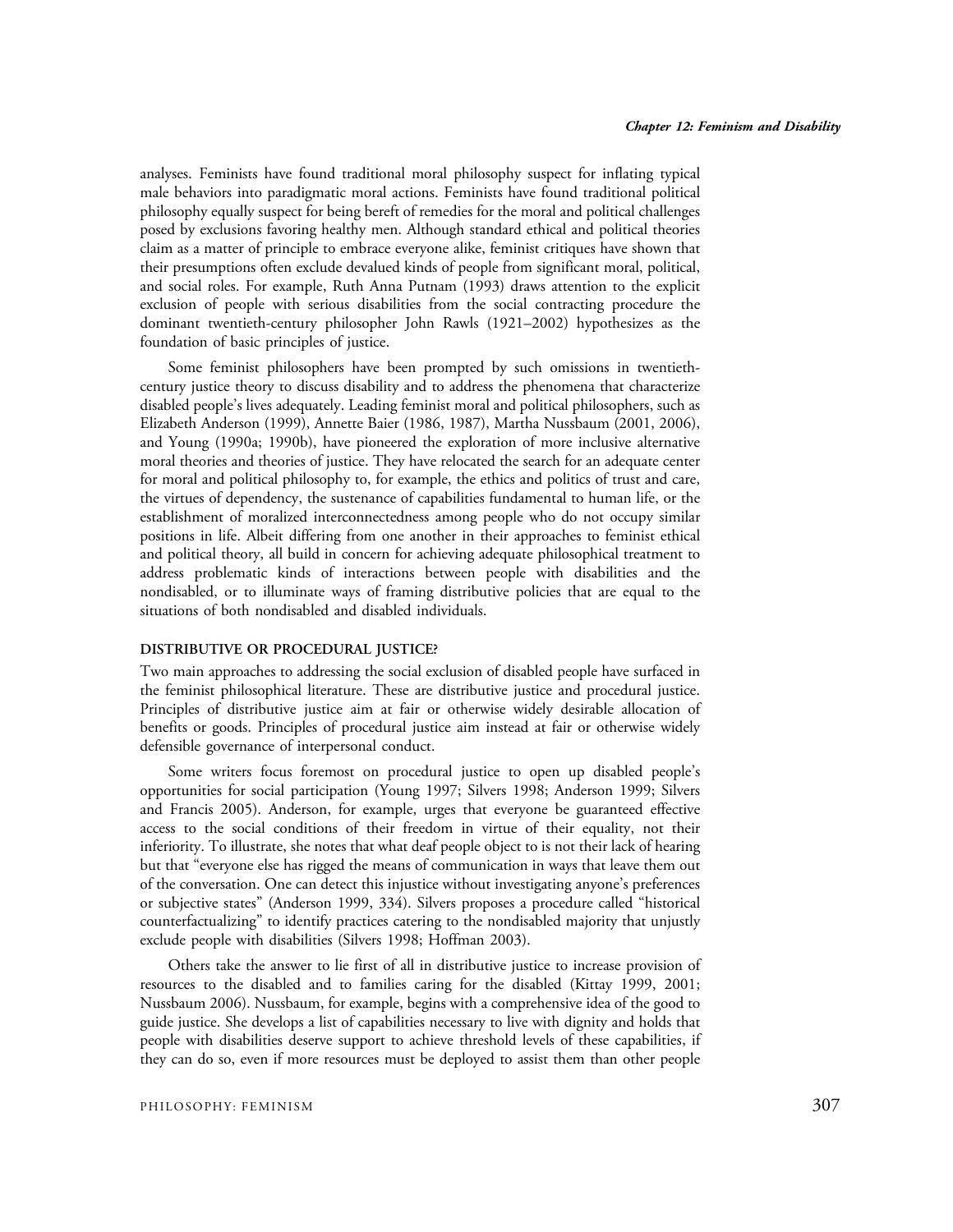need to reach the same level. Kittay seeks supportive conditions for those who interact in dependency relations, both dependents and their caregivers, arguing that both must be assisted in order to achieve good care, and therefore justice, for the dependent. To effect such an outcome through justice, Kittay believes, requires maintaining a social order that secures care for dependents as a main purpose of formulating fundamental principles of justice.

Neither of these approaches to justice—one foregrounding procedural reform and the other revising resource distribution—denies the importance of the other's objectives. In great part, they diverge on matters of practical priorities, but also on matters of whether moral priority should be given to agreement about what is right, or instead about what is good. The decision here will make a difference in formulating moral judgments. If doing right has priority, the focus will be on the value of the acts we choose to do, whereas if achieving good has priority, concern shifts to the value of the goals or outcomes of what we do.

Some feminist thinkers have questioned the ability of traditional philosophical approaches to moral theories to take account of the needs and experiences of both carereceivers and caregivers. These thinkers are inclined, for example, to portray caring conduct as inspired not by duty but by the compelling recognition of another's need and of one's own capacity to relieve that person's need. Consequently, they have criticized rights-based and obligation-catering procedural theories for abstracting excessively from experienced encounters with dependents who need protection and support (Kittay 1999). Other feminist moral or political philosophers, such as Baier and Nussbaum, have raised a different question about the adequacy of traditional moral theories to address the phenomena of interdependency. Their issue is about validation rather than motivation. They ask whether approaches centered on independent individuals contracting freely and reciprocally with one another for mutual benefit can give plausible accounts of obligations to people who are, temporarily or permanently, greatly dependent on others for physical, cognitive, or emotional support.

#### SOCIAL CONTRACT THEORY

Nussbaum (2006) suggests that the source of political philosophy's ignoring the disabled lies in a foundational assumption of social contract theory. She criticizes Rawls for casting citizens in the role of rough equals who relate because they can benefit each other. Nussbaum proposes that "instead of picturing one another as rough equals making a bargain, we may be better off thinking of one another as people with varying degrees of capacity and disability, in a variety of different relationships of interdependency with one another" (2001, B9). According to Nussbaum, construing reciprocal bargaining as the foundational and therefore paradigmatic social connection among citizens "effaces the more asymmetrical forms of dependency that human life contains: the need for care in infancy, extreme age, and periods of severe illness or a lifetime of severe disability" (2001, B9).

Nussbaum thinks traditional social contract theory is misguided in testing basic conceptions of justice against self-regarding reasons, thereby assigning self-regarding reasons preeminence over other-regarding ones. It is hard to see how a conception that derives justice from decisions focusing primarily on self-regard can provide adequately protective principles for each individual in relation to others, especially in view of the vulnerabilities individuals accept as the price of being part of cooperative schemes.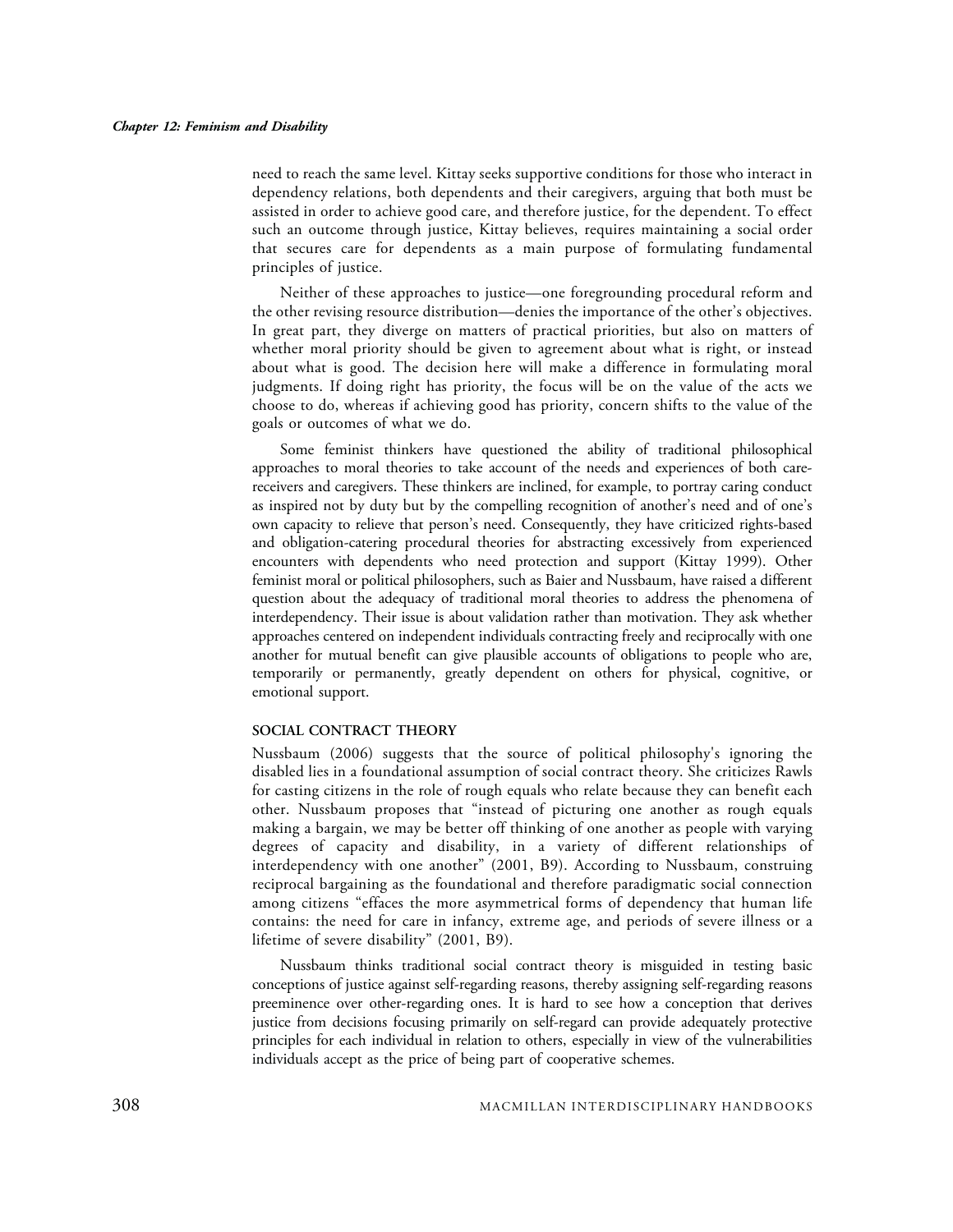Stimulated by Nussbaum's critique, Anita Silvers and Leslie Francis (2005) return to Baier's insights about the centrality of trust in moral interaction. They propose extrapolating principles of justice from practices that facilitate people's relying on, and thereby making themselves vulnerable to, each other. Practices that nourish such trust are crucial components of social cooperation. Moreover, unlike bargaining, which requires strategizing and therefore complex, high-order cognitive skills, trusting is conduct that people without disabilities and people with almost every kind of disability engage in equally. People who cannot articulate their decisions, and who may not even be able to arrive at decisions, nevertheless may express bestowal or withdrawal of their trust. As a mode of relating to one another, trust is par excellence suited to facilitating interactions between individuals who are asymmetrically positioned in regard to one another in various respects. Silvers and Francis argue that building trust is a more inclusive process than social-contract bargaining about principles of justice. Building trust therefore offers a more adequate practice for achieving justice for both disabled and nondisabled people than the reciprocating exchanges called for in strategic contracting.

#### FEMINIST BIOETHICS AND REPRODUCTIVE JUSTICE

Bioethics is an area of applied ethics in which feminist philosophical perspectives have steadily become more influential. Feminist research, such as that of Susan Sherwin (1992), shows that medicine has treated women as if they were disabled people, intervening in their bodies to eliminate or discipline (to use Michel Foucault's term) those parts that mark their identification with a purportedly inferior group. The history of how medicine has addressed disabled people is similar. This history is marked by the repression and rejection of bodies and minds that diverge from the supposed paradigm or norm provided by healthy young males. To illustrate, throughout the nineteenth century and well into the twentieth, it was not uncommon for physicians to dismiss women's claims of being physically ill as being nothing but products of hysteria or fragile minds.

One of the tensions of feminist engagement with disability revolves around various issues of reproductive justice. Feminist bioethicists most often have aligned with the principle that women have a right to control their own bodies. While this idea may appear compatible with the value of self-determination accepted by much disability philosophy, some bioethicists, including some who are feminists, have adopted medicalized views of disability and argued that the prospect of bearing a disabled child justifies termination of the pregnancy or even obligates termination regardless of what the mother wishes to do (Purdy 1995; see also McMahan 1998, 2005). A related but not identical position derived from devaluing disabled individuals' lives challenges "Baby Doe" laws that prohibit hospitals from denying neonates with disabilities effective lifesaving treatment. This view usually is presented by arguing that parents should be free to decide whether their child's life will be worth living (Paris et al. 2005).

Bluntly, opposition to the presumptive devaluing of life due to disability is not compatible with an unconstrained commitment to women's freedom to reproduce and parent. Feminist bioethicist Adrienne Asch has attempted to reduce the tension by carefully distinguishing between a woman's right to terminate her pregnancy and the moral constraints on her terminating the life of her newborn child. Asch and other feminists have argued that disability does not diminish the claims of neonates, nor of other individuals with disabilities, to the necessities of life (Asch 1990, 2002; Asch and Geller 1996; Asch, Gostin, and Johnson 2003; Kittay 2005).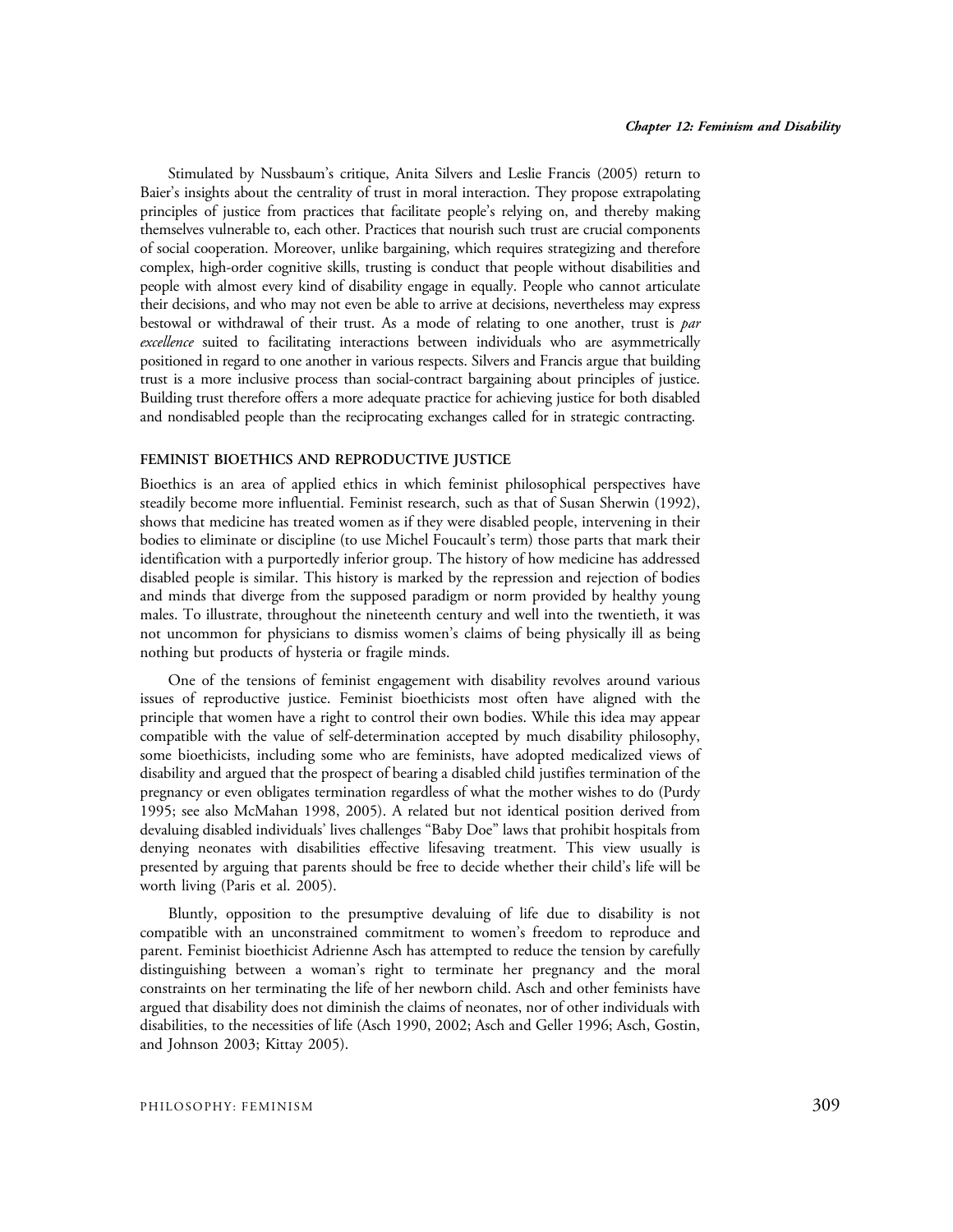Some philosophers have invoked the supposed inescapable suffering of disabled people as a reason for barring deaf women and women with dwarfism from using reproductive technologies (e.g., preimplantation genetic diagnosis) to bear children like themselves, narrowing these women's reproductive choices. Licia Carlson (2010) urges feminists to be wary of women's being induced to accept social roles in which they devalue individuals who are disabled. She notes that feminist programs for the availability of birth control often invoked fears of perpetuating feeblemindedness to support their case. Carlson warns that genetic counseling, which is also work done primarily by women, may function in a similar gatekeeping role.

An additional consistency challenge emerges in regard to the influence that the prospect of a sad or bad life should have on the reproductive liberty to bear children who may or will have disabilities (Scully 2008). Furthermore, feminists generally condemn the practice of terminating female fetuses only, and of female infanticide, even where women lead inescapably miserable lives. It is regrettable that the persistent influence of ableism may be deterring those who regard the termination of females this way from consistently extending their objection to the termination of other devalued kinds of people (Asch 1999; Asch and Geller 1996).

Disability scholars typically object to the unfounded presumption that being disabled makes life not worth living, or at least makes the lives of people with disabilities less gratifying and therefore less valuable than those of nondisabled people. The social isolation to which disabled individuals often are condemned results in nondisabled people being misinformed about their potential for satisfying lives. Terminating a pregnancy because the resulting child may have an impairment reduces the individual to the disability, but people with disabilities are as much a sum of many different strengths and flaws as nondisabled people are (Parens and Asch 1999). More recent work in feminist bioethics continues to address ableism, but not solely in the context of natal or prenatal decision making. New lines of inquiry focus on issues from the bioethical stakes in posthumanists' arguments for eliminating disability, to the role of ableism in applications of the principle of nonmaleficence, to the practice of how bioethics is taught (Hall 2016; Reynolds 2015, 2016; Wieseler 2015).

#### Summary

My family attended church as regularly as we could. I remember vividly as a child that few came up to meet Jason without requesting to pray for his healing or the "needs" of our family. People rarely asked about him—about his lived well-being or who he was as a person. This is not to diminish the fact that there were some amazing people who helped my family in many ways over the years. But good intentions and deeds aside, the words and actions of many often demonstrated that they saw him as a problem, as a divine or human error needing a fix. I never saw Jason that way. He was perfect just the way he was. Yes, his seizures required phenobarbital. Yes, he needed twenty-four-hour care. But the greatest threat to his life and my family's was how hard society made it for him to be at all. —Joel Michael Reynolds

In this chapter we introduced some of the main topics that have been of concern to feminist philosophers who specialize in the area of philosophy and disability. We focused on three central areas of philosophical inquiry where such work has made significant contributions to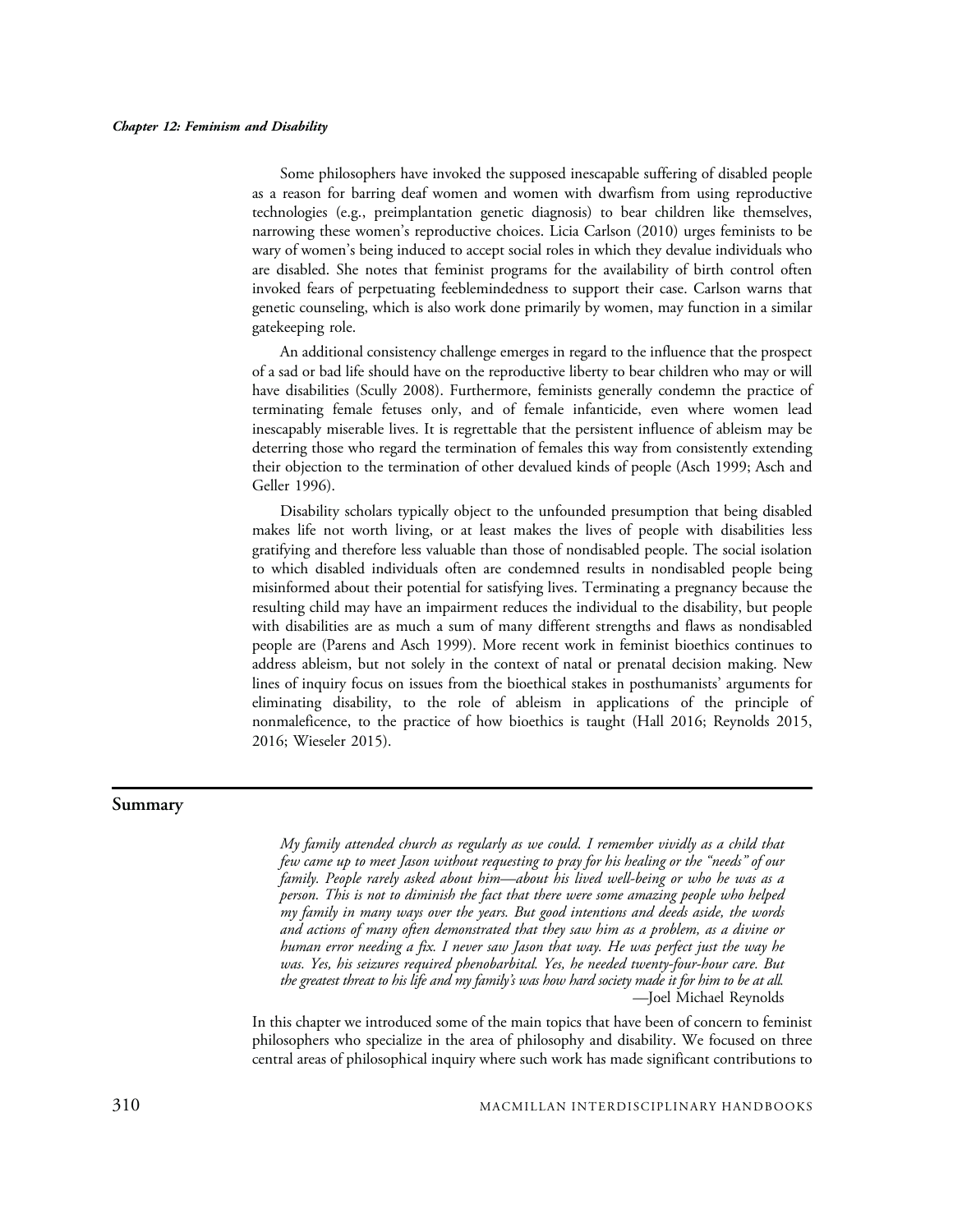philosophy: (1) metaphysics and ontology; (2) epistemology; and (3) ethical, social, and political philosophy, including feminist bioethics.

In line with feminist philosophy's general approach to identifying and remedying biases in the concepts that govern our thinking, feminist philosophers have been in the forefront of efforts to expose ableism as a problem both in principle and in practice. The work of feminist philosophers has upended long-standing intuitions about disability, especially those traditionally invoked to justify disabled people's being confined to the margins of social life. And in all three central areas of philosophy, the adequacy of philosophical theories is beginning to be tested with reference to their potential for addressing disability. Thus feminist-inspired theoretical approaches are reversing philosophy's traditional disinclination for acknowledging the existence of people with disabilities.

Some of the ideas presented in this chapter have previously appeared in the article "Feminist Perspectives on Disability" by Anita Silvers in the Stanford Encyclopedia of Philosophy.

#### Endnotes

- 1. DNR ("do not resuscitate") refers to a legal document signed by patients or their legal guardian instructing health-care professionals to not administer cardiopulmonary resuscitation or advanced cardiac life support if the patient's breathing or heart stops.
- 2. Dialogue in this episode is conducted in American Sign Language. The episode is based on the Deaf President

Now student action that took place at Gallaudet University in Washington, DC, in 1988. The episode is available from various Internet sources, including http://deafyouvideo.blogspot.com/2013/02/not-hearing -loss-deaf-gain.html.

#### Bibliography

- Albrecht, Gary L., ed. Encyclopedia of Disability. 5 vols. Thousand Oaks, CA: Sage, 2006.
- Amundson, Ron. "Against Normal Function." Studies in History and Philosophy of Science, Part C: Studies in History and Philosophy of Biological and Biomedical Sciences 31, no. 1 (2000): 33–53.
- Anderson, Elizabeth S. "What Is the Point of Equality?" Ethics 109, no. 2 (1999): 287–337.
- Andrews, Erin E. "Pregnancy with a Physical Disability: One Psychologist's Journey." Spotlight on Disability Newsletter 3, no. 1 (2011). A publication of the American Psychological Association's Disability Issues Office. http://www.apa .org/pi/disability/resources/publications/newsletter/2011 /12/pregnancy-disability.aspx.
- Asch, Adrienne. "Disability and Reproductive Rights." In Historical and Multicultural Encyclopedia of Women's Reproductive Rights in the United States, edited by Judith A. Baer, 64–66. Westport, CT: Greenwood Press, 2002.
- Asch, Adrienne. "The Meeting of Disability and Bioethics: A Beginning Rapprochement." In Ethical Issues in Disability and Rehabilitation: An International Perspective, edited

by B. S. Duncan and D. Woods, 85–89. New York: World Rehabilitation Fund, World Institute on Disability and Rehabilitation International, 1990.

- Asch, Adrienne. "Prenatal Diagnosis and Elective Abortion: A Challenge to Practice and Policy." American Journal of Public Health 89, no. 11 (1999): 1649–1657.
- Asch, Adrienne, and Gail Geller. "Feminism, Bioethics and Genetics." In Feminism and Bioethics: Beyond Reproduction, edited by Susan M. Wolf, 318–350. New York: Oxford University Press, 1996.
- Asch, Adrienne, Lawrence O. Gostin, and Diann M. Johnson. "Respecting Persons with Disabilities and Preventing Disability: Is There a Conflict?" In The Human Rights of Persons with Intellectual Disabilities: Different but Equal, edited by Stanley S. Herr, Lawrence O. Gostin, and Harold Hongju Koh, 319–346. New York: Oxford University Press, 2003.
- Baier, Annette. "The Need for More Than Justice." Science, Morality, and Feminist Theory, Canadian Journal of Philosophy Supp. Vol. 13 (1987): 41–56.
- Baier, Annette. "Trust and Antitrust." Ethics 96, no. 2 (1986): 231–260.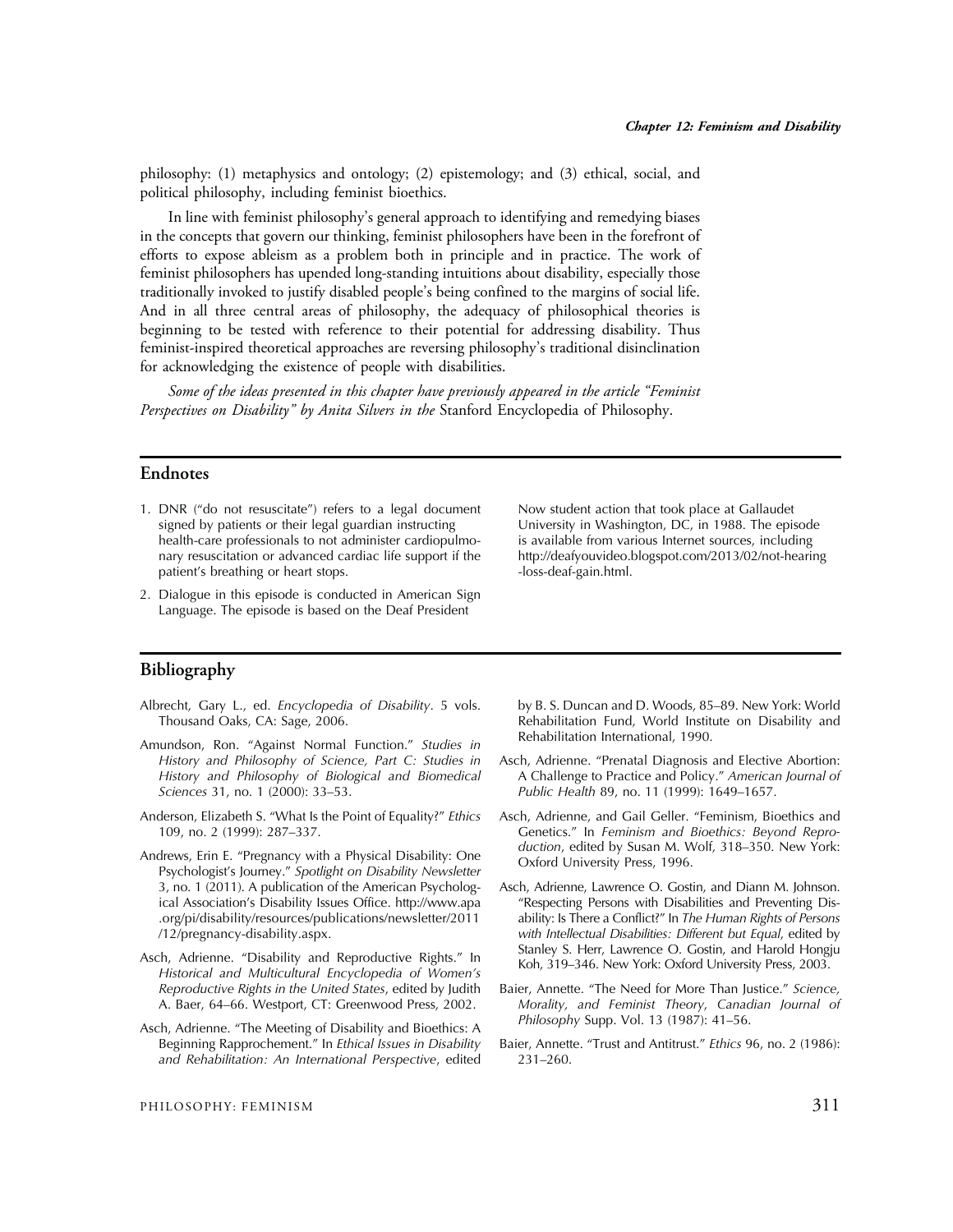- Barnes, Elizabeth. The Minority Body. Oxford: Oxford University Press, 2016a.
- Barnes, Elizabeth. "Reply to Guy Kahane and Julian Savulescu." Res Philosophica 93, no. 1 (2016b): 295–309.
- Barnes, Elizabeth. "Valuing Disability, Causing Disability." Ethics 125, no. 1 (2014): 88–113.
- Barron, Karin. "The Bumpy Road to Womanhood." Disability & Society 12, no. 2 (1997): 223–239.
- Bashford, Alison, and Philippa Levine, eds. The Oxford Handbook of the History of Eugenics. New York: Oxford University Press, 2010.
- Bauman, H-Dirksen L., and Joseph J. Murray, eds. Deaf Gain: Raising the Stakes for Human Diversity. Minneapolis: University of Minnesota Press, 2014.
- Beauvoir, Simone de. The Second Sex. Translated by Constance Borde and Sheila Malovany-Chevallier. New York: Vintage, 2011. First published in French in 1949.
- Burch, Susan, ed. Encyclopedia of American Disability History. 3 vols. New York: Facts On File, 2009.
- Campbell, Fiona Kumari. Contours of Ableism: The Production of Disability and Abledness. New York: Palgrave Macmillan, 2009.
- Canguilhem, Georges. On the Normal and the Pathological. Translated by Carolyn R. Fawcett. Dordrecht, Netherlands, and Boston: Reidel, 1978. First published in French in 1943.
- Carel, Havi. Illness: The Cry of the Flesh. Rev. ed. Durham, UK: Acumen, 2013a. First published 2008.
- Carel, Havi. "Illness, Phenomenology, and Philosophical Method." Theoretical Medicine and Bioethics: Philosophy of Medical Research and Practice 34, no. 4 (2013b): 345–357.
- Carlson, Licia. The Faces of Intellectual Disability: Philosophical Reflections. Bloomington: Indiana University Press, 2010.
- Cherney, James L. "The Rhetoric of Ableism." Disability Studies Quarterly 31, no. 3 (2011).
- Clare, Eli. Exile and Pride: Disability, Queerness, and Liberation. Cambridge, MA: South End Press, 1999.
- Crow, Liz. "Including All Our Lives." In Encounters with Strangers: Feminism and Disability, edited by Jenny Morris. London: Women's Press, 1996.
- Davis, Ann. "Invisible Disability." Ethics 116, no. 1 (2005): 153–213.
- Davis, Lennard J. Enabling Acts: The Hidden Story of How the Americans with Disabilities Act Gave the Largest US Minority Its Rights. Boston: Beacon Press, 2015.
- Davis, Lennard J. "The End of Identity Politics: On Disability as an Unstable Category." In The Disability Studies Reader, edited by Lennard J. Davis. 4th ed. New York: Routledge, 2013.

Disability Studies Quarterly (DSQ). 2017. http://dsq-sds.org/.

- Eiesland, Nancy L. The Disabled God: Toward a Liberatory Theology of Disability. Nashville, TN: Abingdon Press, 1994.
- Elliott, J. Michael. "Edward V. Roberts, 56, Champion of the Disabled." New York Times, Obituaries, March 16, 1995. http://www.nytimes.com/1995/03/16/obituaries/edward -v-roberts-56-champion-of-the-disabled.html.
- Finkelstein, V. Attitudes and Disabled People. Geneva: World Health Organisation, 1980.
- Fleischer, Doris Zames, and Frieda Zames. The Disability Rights Movement: From Charity to Confrontation. Updated ed. Philadelphia: Temple University Press, 2011.
- Fricker, Miranda. Epistemic Injustice: Power and the Ethics of Knowing. New York: Oxford University Press, 2007.
- Goffman, Erving. Stigma: Notes on the Management of Spoiled Identity. Englewood Cliffs, NJ: Prentice Hall, 1963.
- Hall, Kim Q., ed. Feminist Disability Studies. Bloomington: Indiana University Press, 2011.
- Hall, Melinda G. The Bioethics of Enhancement: Transhumanism, Disability, and Biopolitics. Lanham, MD: Rowman & Littlefield, 2016.
- Hasler, Frances. "Developments in the Disabled People's Movement." In Disabling Barriers—Enabling Environments, edited by John Swain, Vic Finkelstein, Sally French, and Mike Oliver. London: Open University; Newbury Park, CA: Sage, 1993.
- Heidegger, Martin. Being and Time. Translated by Joan Stambaugh. Albany: State University of New York Press, 2010. First published in German in 1927.
- Heyer, Katharina. Rights Enabled: The Disability Revolution, from the US, to Germany and Japan, to the United Nations. Ann Arbor: University of Michigan Press, 2015.
- Hillyer, Barbara. Feminism and Disability. Norman: University of Oklahoma Press, 1993.
- Hoffman, Sharona. "Corrective Justice and Title I of the ADA." American University Law Review 52 (2003): 1213–1289.
- Hull, John. On Sight and Insight: A Journey into the World of Blindness. London: Oneworld, 1997.
- Jennings-Newhouse, Aleah. "Disability Activists Honor Life, Legacy of Ed Roberts." Daily Californian, January 25, 2017. http://www.dailycal.org/2017/01/25/disability-acti vists-honor-life-legacy-ed-roberts/.
- Kahane, Guy, and Julian Savulescu. "Disability and Mere Difference." Ethics 126, no. 3 (2016): 774–788.
- Kahane, Guy, and Julian Savulescu. "The Welfarist Account of Disability." In Disability and Disadvantage, edited by Kimberley Brownlee and Adam Cureton, 14–53. Oxford: Oxford University Press, 2009.

312 MACMILLAN INTERDISCIPLINARY HANDBOOKS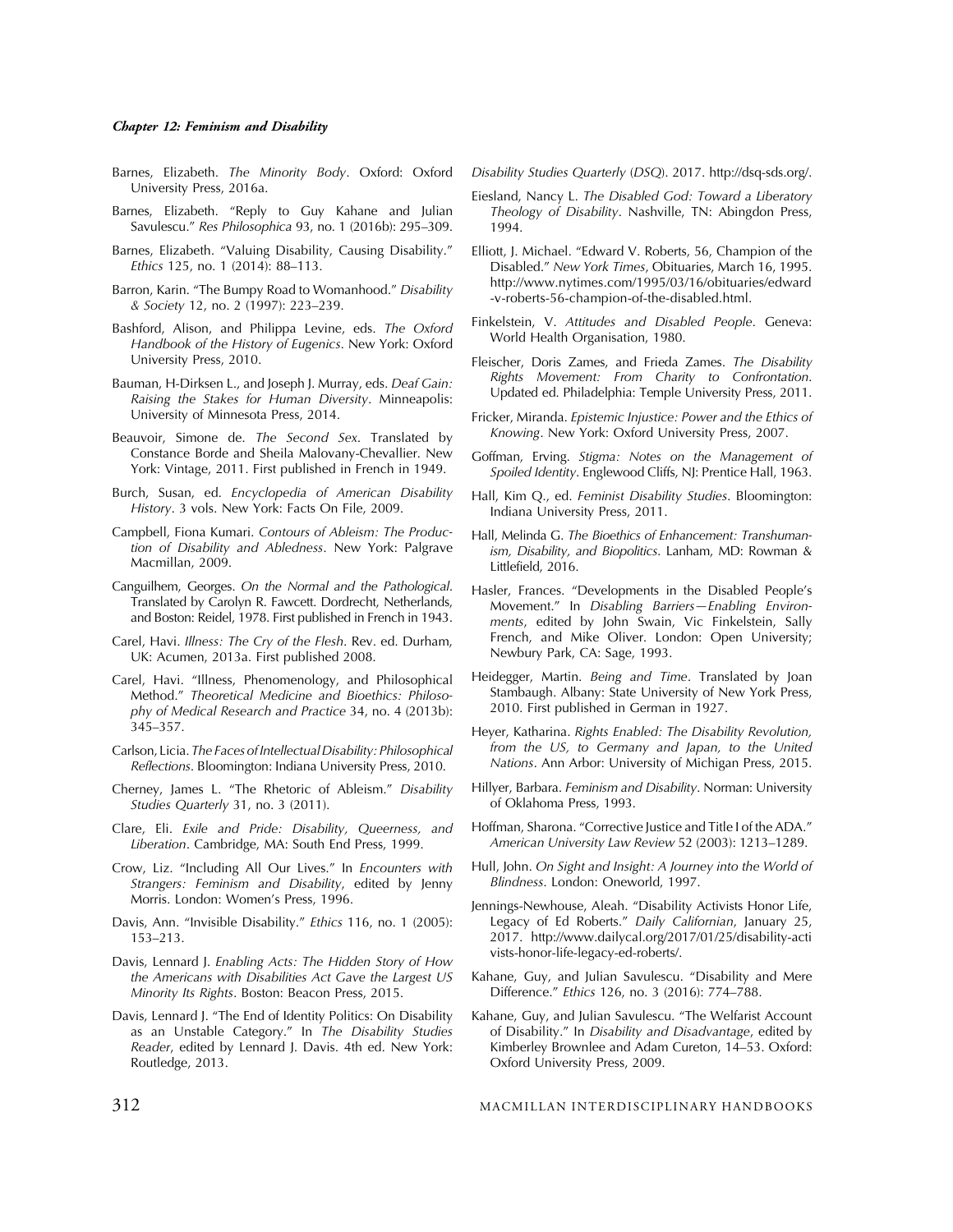- Kestenbaum, Victor. The Humanity of the Ill: Phenomenological Perspectives. Knoxville: University of Tennessee Press, 1982.
- Kittay, Eva Feder. "At the Margins of Moral Personhood." Ethics 116, no. 1 (2005): 100–131.
- Kittay, Eva Feder. Love's Labor: Essays on Women, Equality, and Dependency. New York: Routledge, 1999.
- Kittay, Eva Feder. "When Care Is Just and Justice Is Caring: The Case of the Care for the Mentally Retarded." Public Culture 13, no. 3 (2001): 557–579.
- Kittay, Eva Feder, and Licia Carlson. Cognitive Disability and Its Challenge to Moral Philosophy. Malden, MA: Wiley-Blackwell, 2010.
- Kolb, Rachel. "Navigating Deafness in a Hearing World." Produced by TEDxStanford, 2013. https://www.youtube .com/watch?v=uKKpjvPd6Xo.
- Lacob, Jace. "ABC Family's 'Switched at Birth' ASL Episode Recalls Gallaudet Protest." Daily Beast, February 28, 2013. http://www.thedailybeast.com/articles/2013/02/28/abc-family -s-switched-at-birth-asl-episode-recalls-gallaudet-protest.
- Lindemann, Kate. "Persons with Adult-Onset Head Injury: A Crucial Resource for Feminist Philosophers." Hypatia 16, no. 4 (2001): 105–123.
- Linton, Simi. Claiming Disability: Knowledge and Identity. New York: New York University Press, 1998.
- Lloyd, Genevieve. The Man of Reason: "Male" and "Female" in Western Philosophy. 2nd ed. Minneapolis: University of Minnesota Press, 1993.
- Lombardo, Paul A. Three Generations, No Imbeciles: Eugenics, the Supreme Court, and Buck v. Bell. Baltimore: Johns Hopkins Press, 2008.
- Longino, Helen E. The Fate of Knowledge. Princeton, NJ: Princeton University Press, 2002.
- Lorde, Audre. The Cancer Journals. Spec. ed. San Francisco: Aunt Lute Books, 1997. First published 1980.
- McMahan, Jeff. "Causing Disabled People to Exist and Causing People to Be Disabled." Ethics 116, no. 1 (2005): 77–99.
- McMahan, Jeff. "Wrongful Life: Paradoxes in the Morality of Causing People to Exist." In Rational Commitment and Social Justice, edited by Jules L. Coleman and Christopher W. Morris, 208–247. Cambridge: Cambridge University Press, 1998.
- Miller, Lulu, and Alix Spiegel, hosts. "How to Become Batman." Invisibilia, NPR, July 23, 2015. http://www.npr.org/programs /invisibilia/378577902/how-to-become-batman.
- Narayan, Uma. Dislocating Cultures: Identities, Traditions, and Third-World Feminism. New York: Routledge, 1997.
- National Council on Disability (NCD). Rocking the Cradle: Ensuring the Rights of Parents with Disabilities and Their Children. 2012. http://www.ncd.gov/publications/2012 /Sep272012.
- Nussbaum, Martha. "The Enduring Significance of JohnRawls." Chronicle of Higher Education, July 20, 2001: B7–B9.
- Nussbaum, Martha. Frontiers of Justice. Cambridge, MA: Harvard University Press, 2006.
- Oliver, Michael. Social Work with Disabled People. London: Macmillan, 1983.
- Parens, Eric, and Adrienne Asch. "The Disability Rights Critique of Prenatal Genetic Testing: Reflections and Recommendations." Hastings Center Report 29, no. 5 (1999): S1–22.
- Paris, John, Michael Schreiber, and Alun Elias-Jones. "Resuscitation of the Preterm Infant against Parental Wishes." Archives of Disease in Childhood, Fetal Neonatal Edition 90, no. 3 (May 2005): F208–F210.
- Paul, Laurie A. Transformative Experience. Oxford: Oxford University Press, 2014.
- Purdy, Laura. "Loving Future People." In Reproduction, Ethics and the Law, edited by Joan C. Callahan. Bloomington: Indiana University Press, 1995.
- Putnam, Ruth A. "Commentary on Michael Walzer: Objectivity and Social Meaning." In The Quality of Life, edited by Martha Nussbaum and Amartya Sen, 178–184. Oxford: Clarendon Press, 1993.
- Reynolds, Joel Michael. "The Ableism of Quality of Life Judgments in Disorders of Consciousness: Who Bears Epistemic Responsibility?" American Journal of Bioethics Neuroscience 7, no. 1 (2015): 59–61.
- Reynolds, Joel Michael. "'I'd Rather Be Dead than Disabled'— The Ableist Conflation and the Meanings of Disability." Review of Communication 17, no. 3 (2017a).
- Reynolds, Joel Michael. "Merleau-Ponty's Aveugle and the Phenomenology of Non-Normate Embodiment." Chiasmi International 18 (2017b).
- Reynolds, Joel Michael. "Toward a Critical Theory of Harm: Ableism, Normativity, and Transability (BIID)." APA Newsletter on Philosophy and Medicine 16, no. 1 (2016): 37–45.
- Roberts, Ed. "Ed Roberts: His Words, His Vision." University of Kansas Research and Training Center on Independent Living (RTC/IL), 2003. https://www.youtube.com/watch?v=dLbrq MrVYL0. Features clips from a speech given by Roberts at one of the first annual conferences on independent living, sponsored by the RTC/IL in Kansas City, MO, in 1981.
- Roberts, Ed. "Free Wheeling" segment in People in Motion, Ready to Live. PBS/WNET, 1995. Available from http:// mn.gov/mnddc//ed-roberts/freeWheeling.html.
- Roberts, Ed. Interview by Harry Reasoner. 60 Minutes, CBS, 1989. Available from http://mn.gov/mnddc//ed-roberts /sixtyMinutes.html.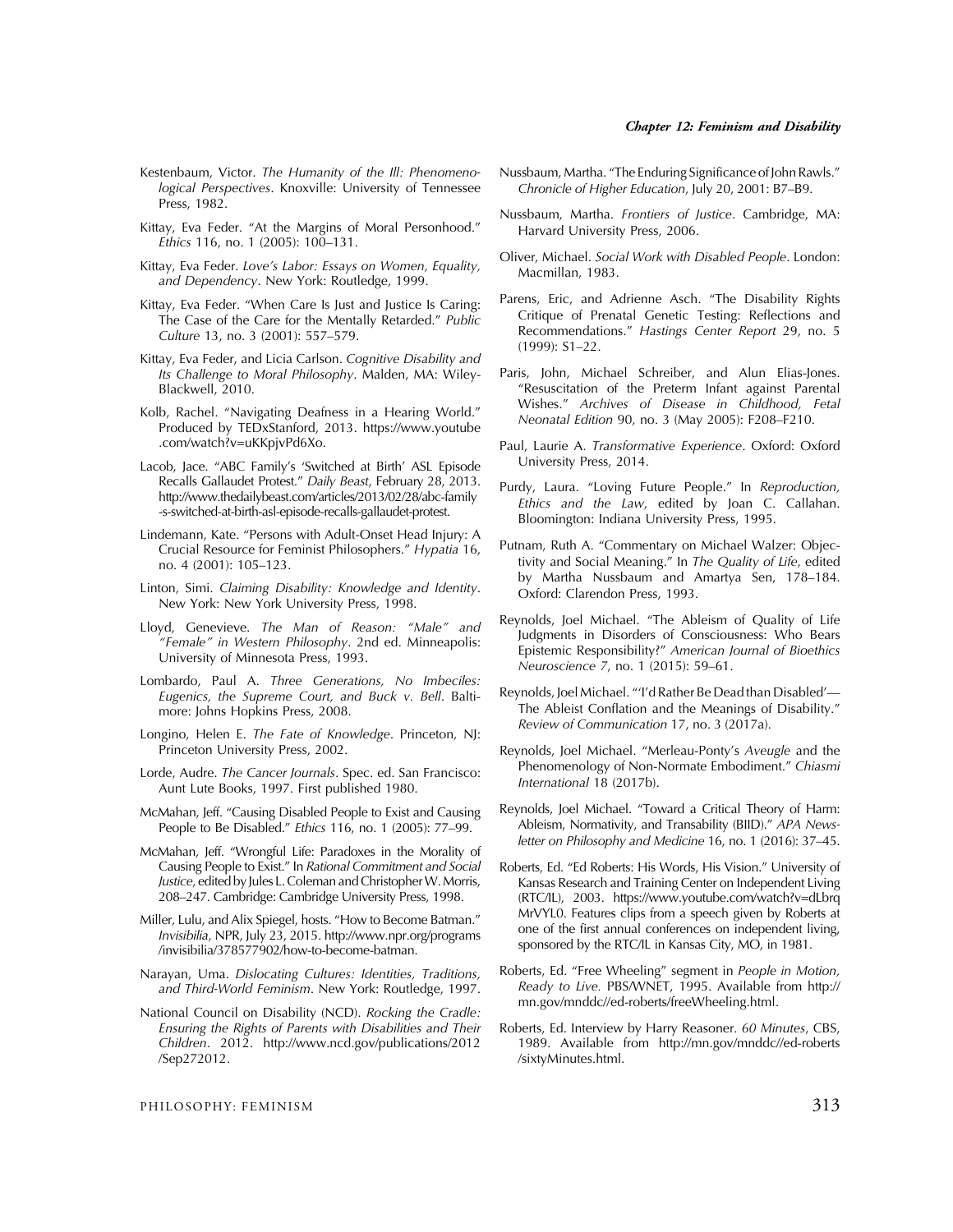- Salamon, Gayle. "The Phenomenology of Rheumatology: Disability, Merleau-Ponty, and the Fallacy of Maximal Grip." Hypatia 27, no. 2 (2012): 243–260.
- Scully, Jackie L. Disability Bioethics: Moral Bodies, Moral Difference. Lanham, MD: Rowman & Littlefield, 2008.
- Shakespeare, Tom. Disability Rights and Wrongs Revisited. 2nd ed. London and New York: Routledge, 2014.
- Shakespeare, Tom, and Nicholas Watson. "The Social Model of Disability: An Outdated Ideology?" In Exploring Theories and Expanding Methodologies: Where We Are and Where We Need to Go, edited by Sharon N. Barnartt and Barbara M. Altman, 9–28. Bingley, UK: Emerald Group, 2001.
- Sherry, Mark. Disability Hate Crimes: Does Anyone Really Hate Disabled People? Burlington, VT: Ashgate, 2010.
- Sherwin, Susan. No Longer Patient: Feminist Ethics and Health Care. Philadelphia: Temple University Press, 1992.
- Shildrick, Margrit. Dangerous Discourses of Disability, Subjectivity, and Sexuality. Basingstoke, UK, and New York: Palgrave Macmillan, 2009.
- Siebers, Tobin. "Disability in Theory: From Social Constructionism to the New Realism of the Body." American Literary History 13, no. 4 (2001): 737–754.
- Silvers, Anita. "'Defective' Agents: Equality, Difference, and the Tyranny of the Normal." Journal of Social Philosophy 25 (1994): 154–175.
- Silvers, Anita. "Feminism and Disability." In The Blackwell Guide to Feminist Philosophy, edited by Eva Feder Kittay and Linda Martín Alcoff, 131–142. Malden, MA: Blackwell, 2007.
- Silvers, Anita. "Feminist Perspectives on Disability." In Stanford Encyclopedia of Philosophy, edited by Edward N. Zalta. Winter 2016. https://plato.stanford.edu/entries /feminism-disability/.
- Silvers, Anita. "Formal Justice." In Disability, Difference, Discrimination, edited by Anita Silvers, David Wasserman, and Mary B. Mahowald, 13–145. Lanham, MD: Rowman & Littlefield, 1998.
- Silvers, Anita. "A Neutral Ethical Framework for Understanding the Role of Disability in the Life Cycle." American Journal of Bioethics 1, no. 3 (2001): 57–58.
- Silvers, Anita. "On the Possibility and Desirability of Constructing a Neutral Conception of Disability." Theoretical Medicine and Bioethics 24, no. 6 (2003): 471–487.
- Silvers, Anita, and Leslie Francis. "Justice through Trust: Disability and the 'Outlier Problem' in Social Contract Theory." Ethics 116, no. 1 (2005): 40–76.
- Silvers, Anita, and Leslie Francis. "Thinking about the Good: Reconfiguring Liberal Metaphysics (or Not) for People with Cognitive Disabilities." Metaphilosophy 40, nos. 3–4 (2009): 475–498.
- Silvers, Anita, Leslie Francis, and Brittany Badesch. "Reproductive Rights and Access to Reproductive Services for Women with Disabilities." AMA Journal of Ethics 18, no. 4 (2016): 430–437.
- Silvers, Anita, David Wasserman, and Mary B. Mahowald. Disability, Difference, Discrimination: Perspectives on Justice in Bioethics and Public Policy. Lanham, MD: Rowman & Littlefield, 1998.
- Soares, Claire. "Move over Poirot: Belgium Recruits Blind Detectives to Help Fight Crime." Independent, November 23, 2007. http://www.independent.co.uk/news /world/europe/move-over-poirot-belgium-recruits-blind -detectives-to-help-fight-crime-5337339.html.
- Society for Disability Studies (SDS). "Mission and History." 2016. https://disstudies.org/index.php/about-sds/mission -and-history/.
- Spelman, Elizabeth V. Inessential Woman: Problems of Exclusion in Feminist Thought. Boston: Beacon Press, 1988.
- St. Pierre, Joshua. "Distending Straight-Masculine Time: A Phenomenology of the Disabled Speaking Body." Hypatia 30, no. 1 (2015): 49–65.
- Swain, John, Sally French, Colin Barnes, and Carol Thomas, eds. Disabling Barriers—Enabling Environments. 2nd ed. London and Thousand Oaks, CA: SAGE, 2004.
- Switched at Birth. "Uprising." Season 2, episode 9, 2013. Dir. Steve Miner. ASL episode of the series. Available from http://deafyouvideo.blogspot.com/2013/02/not-hearing -loss-deaf-gain.html.
- Thomas, Carol. "Disability and Impairment." In Disabling Barriers—Enabling Environments, edited by John Swain, Sally French, Colin Barnes, and Carol Thomas. London and Thousand Oaks, CA: SAGE, 2004.
- Toombs, S. Kay. "The Lived Experience of Disability." Human Studies 18, no. 1 (1995): 9–23.
- Tremain, Shelley, ed. Foucault and the Government of Disability. Rev. ed. Ann Arbor: University of Michigan Press, 2015.
- Tresniowski, Alex, and Ron Arias. "The Boy Who Sees with Sound." People, July 14, 2006.
- Union of the Physically Impaired against Segregation (UPIAS) and the Disability Alliance. Fundamental Principles of Disability. London: Union of the Physically Impaired against Segregation, 1976.
- Watson, Lori. "The Woman Question." TSQ: Transgender Studies Quarterly 3, nos. 1–2 (2016): 246–253.
- Wendell, Susan. The Rejected Body: Feminist Philosophical Reflections on Disability. New York: Routledge, 1996.
- Wendell, Susan. "Toward a Feminist Theory of Disability." Hypatia 2, no. 2 (1989): 104–124.